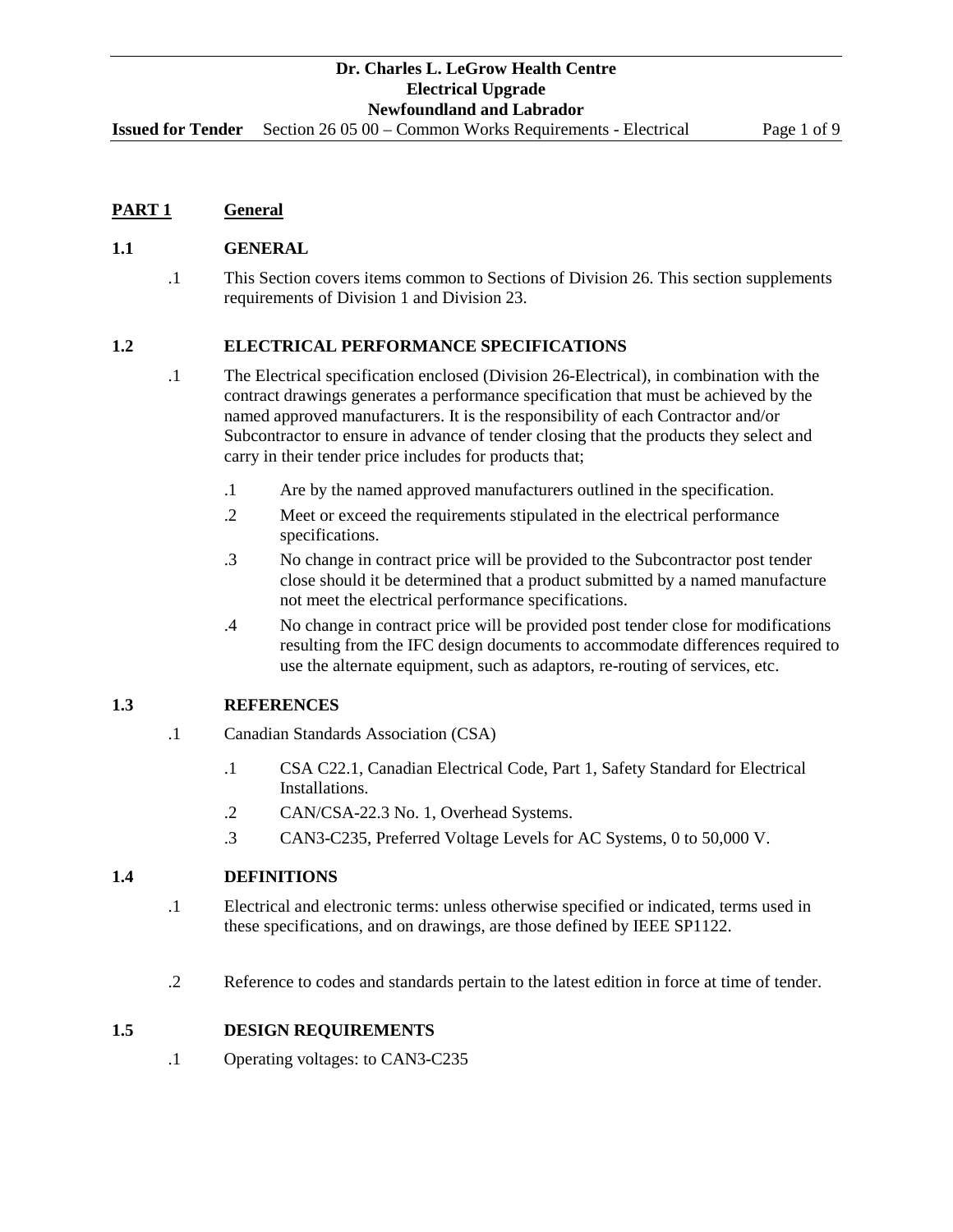**Issued for Tender** Section 26 05 00 – Common Works Requirements - Electrical Page 2 of 9

.2 Motors, electric heating, control and distribution devices and equipment to operate satisfactorily at 60 Hz within normal operating limits established by above standard. Equipment to operate in extreme operating conditions established in above standard without damage to equipment.

# **1.6 SUBMITTALS**

- .1 Submittals: in accordance with Section 01 33 00 Submittal Procedures.
- .2 Shop drawings:
	- .1 Submit drawings stamped and signed by professional engineer registered or licensed in Province of Newfoundland and Labrador, Canada., as required.
	- .2 Submit drawings stamped and signed by contractor.
	- .3 Submit wiring diagrams and installation details of equipment indicating proposed location, layout and arrangement, control panels, accessories, piping, ductwork, and other items that must be shown to ensure coordinated installation.
	- .4 Identify on wiring diagrams circuit terminals and indicate internal wiring for each item of equipment and interconnection between each item of equipment.
	- .5 Indicate of drawings clearances for operation, maintenance, and replacement of operating equipment devices.
- .3 Quality Control: in accordance with Section 01 45 00 Quality Control.
	- .1 Provide CSA certified equipment and material. Where CSA certified equipment and material is not available, submit such equipment and material to authority having jurisdiction for approval before delivery to site.
	- .2 Submit test results of installed electrical systems and instrumentation.
	- .3 Submit certificate of acceptance from authority having jurisdiction upon completion of Work to Department's Representative.
- .4 Manufacturer's Field Reports: submit to Department's Representative within 7 days of review, verifying compliance of Work and electrical system and instrumentation testing, as described in PART 3 - FIELD QUALITY CONTROL.

# **1.7 QUALITY ASSURANCE**

- .1 Quality Assurance: in accordance with Section 01 45 00 Quality Control.
- .2 Qualifications: electrical Work to be carried out by qualified, licensed electricians or apprentices in accordance with authorities having jurisdiction as per the conditions of Provincial Act respecting manpower vocational training and qualification.
- .3 Employees registered in provincial apprentices program: permitted, under direct supervision of qualified licensed electrician, to perform specific tasks.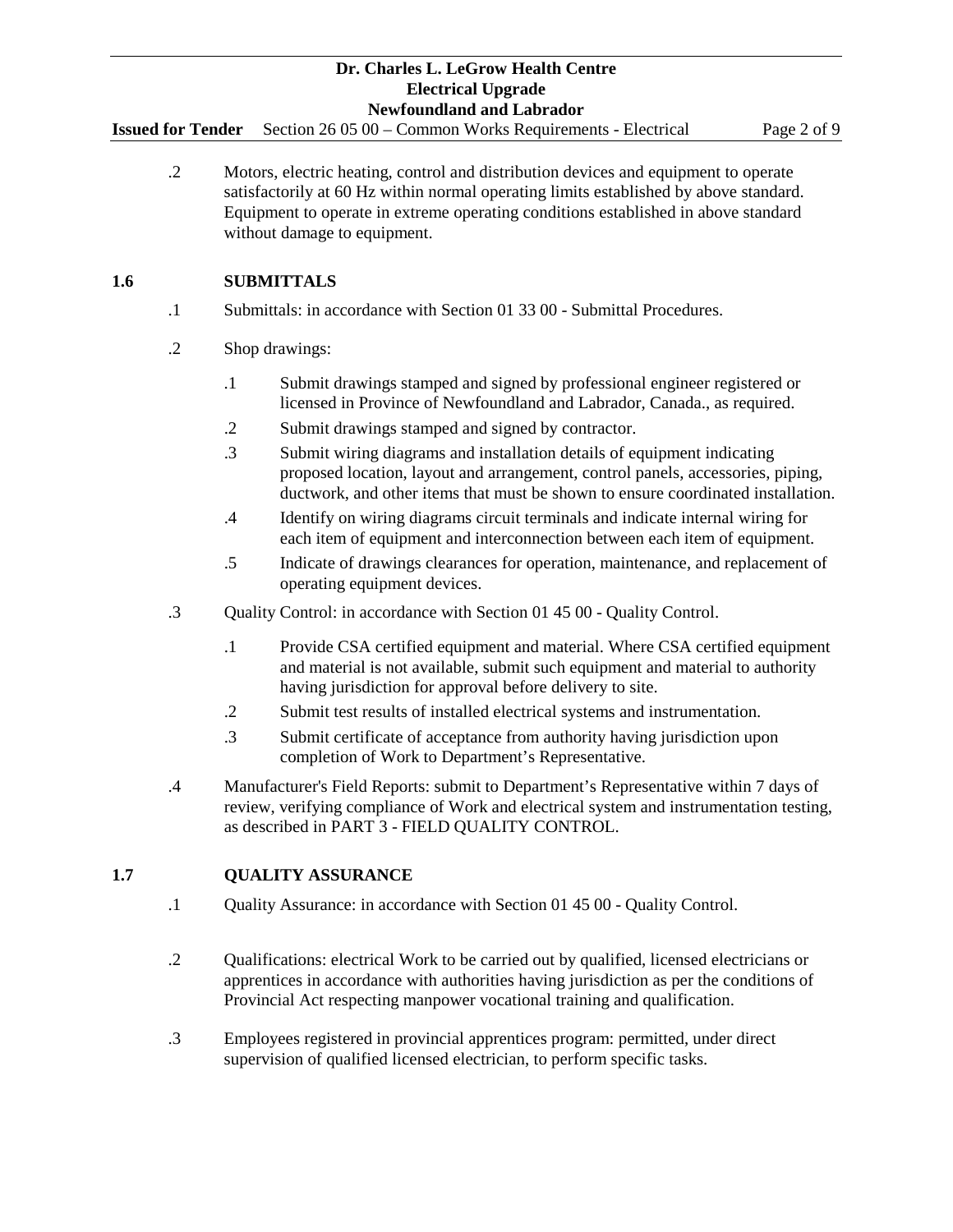**Issued for Tender** Section 26 05 00 – Common Works Requirements - Electrical Page 3 of 9

- .4 Permitted activities: determined based on training level attained and demonstration of ability to perform specific duties.
- .5 Site Meetings:
	- .1 Site Meetings: as part of Manufacturer's Field Services described in Part 3 FIELD QUALITY CONTROL, schedule site visits, to review Work, at stages listed.
	- .2 Once during progress of Work prior to installation of wall and ceiling finishes.
	- .3 Upon completion of Work, after cleaning is carried out.

## **1.8 DELIVERY, STORAGE AND HANDLING**

- .1 Material Delivery Schedule: provide Department's Representative with a schedule within 2 weeks after award of Contract.
- .2 Construction/Demolition Waste Management and Disposal: separate waste materials for reuse and recycling in accordance with Section 01 74 21 - Construction/Demolition Waste Management and Disposal.

## **1.9 PERMITS, FEES AND INSPECTION**

- .1 Submit to Electrical Inspection Division and Supply Authority necessary number of drawings and specifications for examination and approval prior to commencement of work.
- .2 Pay associated fees.
- .3 Department's Representative will provide drawings and specifications required by Electrical Inspection Division and Supply Authority at no cost.
- .4 Notify Department's Representative of changes required by Electrical Inspection Division prior to making changes.
- .5 Furnish Certificates of Acceptance from Electrical Inspection Division or authorities having jurisdiction on completion of work to Department's Representative.

## **1.10 CO-ORDINATION**

- .1 Co-ordinate work with work of other divisions to avoid conflict.
- .2 Locate distribution systems, equipment, and materials to provide minimum interference and maximum usable space.
- .3 Where interference occurs, Department's Representative must approve relocation of equipment and materials regardless of installation order.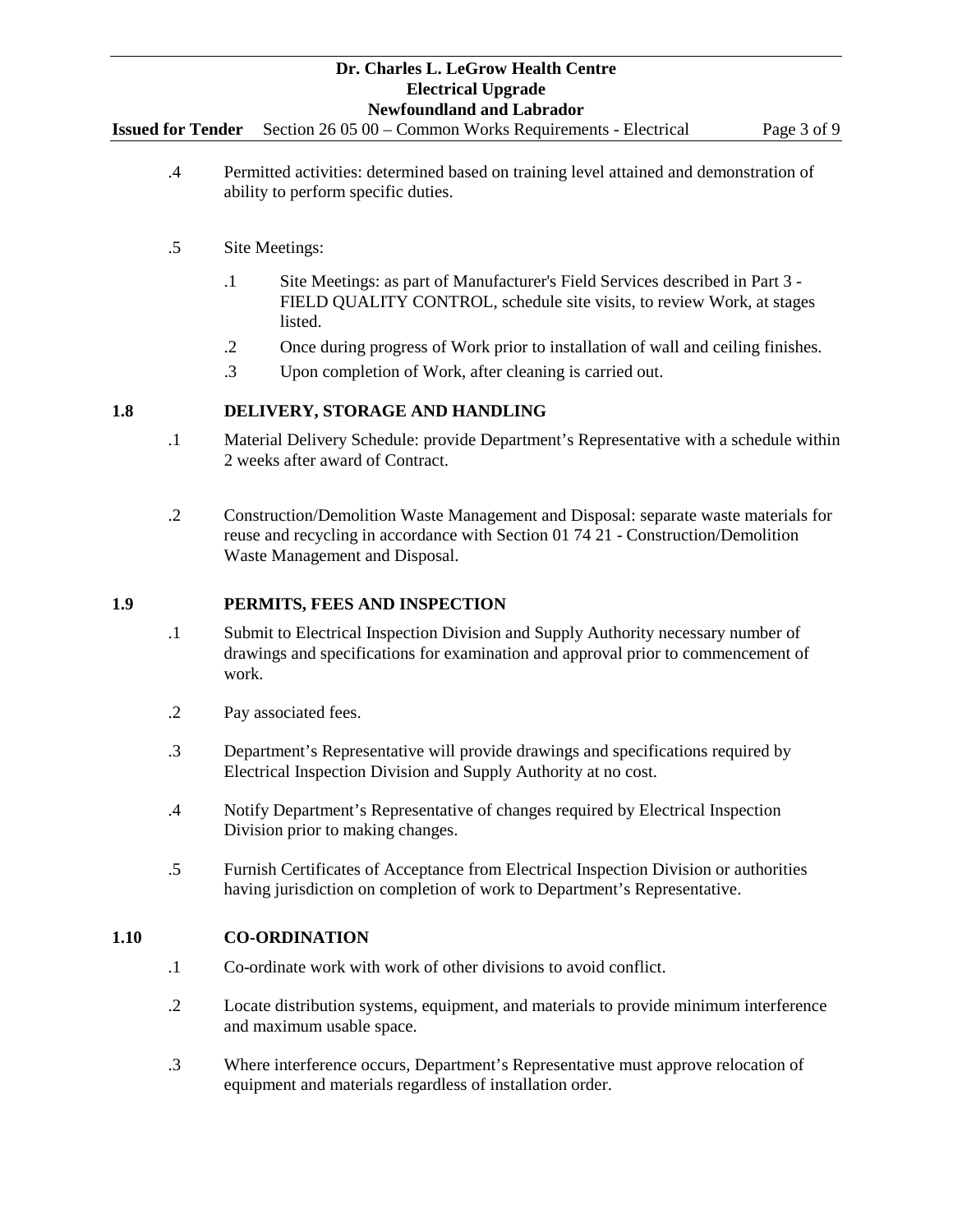**Issued for Tender** Section 26 05 00 – Common Works Requirements - Electrical Page 4 of 9

.4 Notwithstanding the review of shop drawings, this division may be required to relocate electrical equipment which interferes with the equipment of other trades, due to lack of co-ordination by this Division. The cost of this relocation shall be the responsibility of this Division. The Department's Representative shall decide the extent of relocation required.

# **1.11 CUTTING AND PATCHING**

.1 Inform all other divisions in time, concerning required openings. Where this requirement is not met, bear the cost of all cutting. Openings of 200 mm or smaller shall be the responsibility of Division 26. Openings larger than 200 mm shall be the responsibility of Division 1. Obtain written approval of Structural engineer before drilling any beams or floors.

## **1.12 PROTECTION**

- .1 Protect exposed live equipment during construction for personnel safety.
- .2 Shield and mark all live parts "LIVE 120 VOLTS", or with appropriate voltage in English.

## **1.13 CARE, OPERATION AND START-UP**

- .1 Instruct Department's Representative and operating personnel in the operation, care and maintenance of systems, system equipment and components.
- .2 Operating instructions to include following:
	- .1 Wiring diagrams, control diagrams, and control sequence for each principal system and item of equipment.
	- .2 Start up, proper adjustment, operating, lubrication, and shutdown procedures.
	- .3 Safety precautions.
	- .4 Procedures to be followed in event of equipment failure.
	- .5 Other items of instruction as recommended by manufacturer of each system or item of equipment.
- .3 Arrange and pay for services of manufacturer's factory service engineer to supervise start-up of installation, check, adjust, balance and calibrate components and instruct operating personnel.
- .4 Provide these services for such period, and for as many visits as necessary to put equipment in operation, and ensure that operating personnel are conversant with all aspects of its care and operation.

# **1.14 FIRE RATING OF PENETRATIONS**

.1 Maintain fire ratings around conduits passing through floors, ceilings and fire rated walls.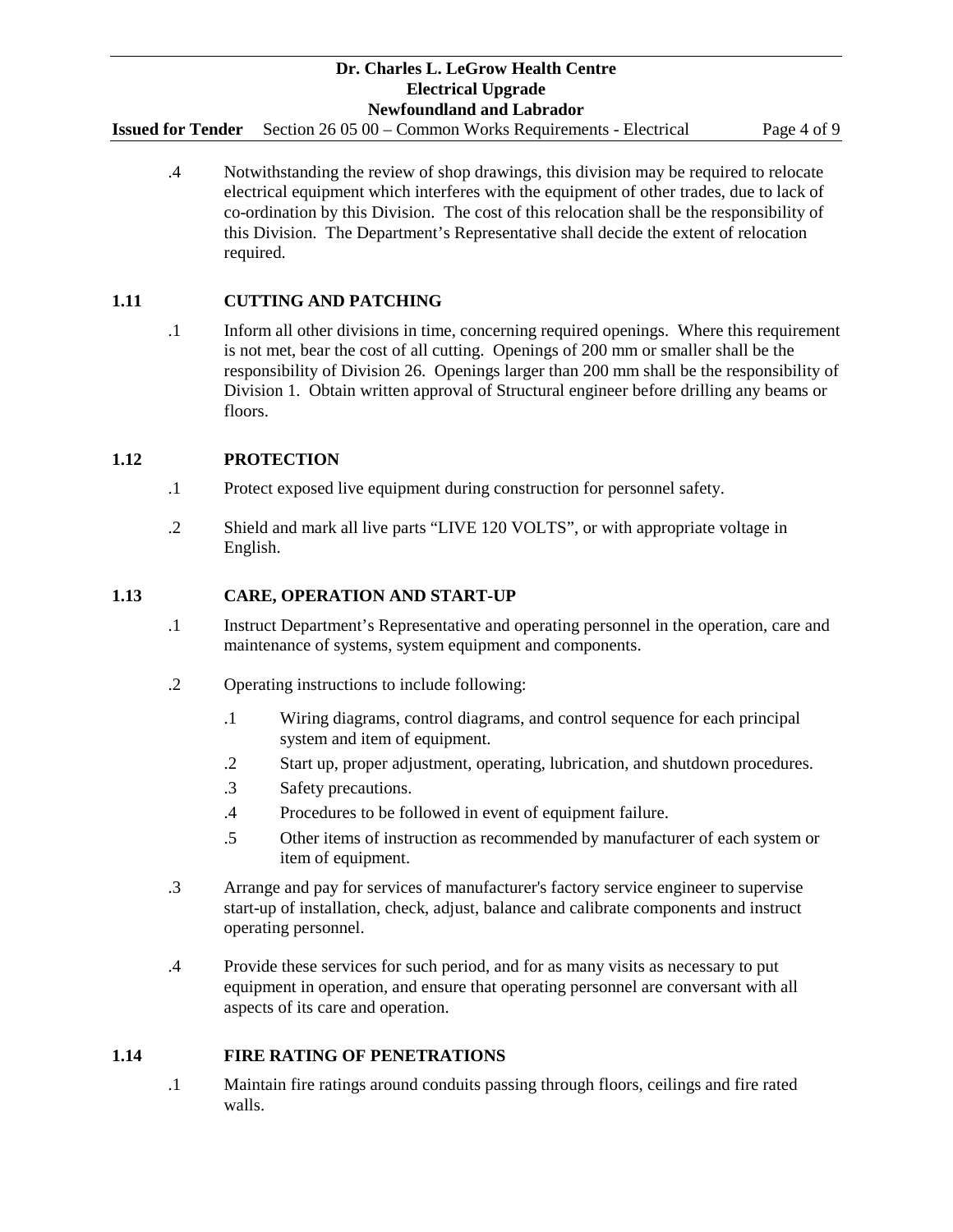**Issued for Tender** Section 26 05 00 – Common Works Requirements - Electrical Page 5 of 9

- .2 Use 3M brand or equal fire barrier products at each penetration.
- .3 Acceptable products for fire barrier products shall be 3M #CP25 fire barrier caulk, #303 putty, #FS 195 wrap and #CS195 sheet.
- .4 Acceptable manufacturers: Nelson, Fire Stop Systems, 3M or approved equal. Material of same manufacturer to be used throughout project..

## **1.15 RECORD DRAWINGS**

- .1 Obtain and pay for three sets of white prints. As the job progresses, mark these prints to accurately indicate installed work. Have the white prints available for inspection at the site at all times and present for scrutiny at each job meeting.
- .2 Indicate exact location of all services for future work. Show and dimension all work embedded in the structure.
- .3 Submit record drawings within 30 days prior to start of commissioning.

#### **1.16 INSPECTION OF WORK**

.1 The Department's Representative will make periodic visits to the site during construction to ascertain reasonable conformity to plans and specifications but will not execute quality control. The Contractor shall be responsible for the execution of his work in conformity with the construction documents and with the requirements of the inspection authority.

#### **1.17 SCHEDULING OF WORK**

- .1 Work shall be scheduled in phases as per other divisions of the architectural specifications.
- .2 Become familiar with the phasing requirements for the work and comply with these conditions.
- .3 No additional monies will be paid for contractor's requirement to comply with work phasing conditions.

## **PART 2 PRODUCTS**

### **2.1 MATERIALS AND EQUIPMENT**

.1 Provide materials and equipment in accordance with Section 01 61 00 - Common Product Requirements.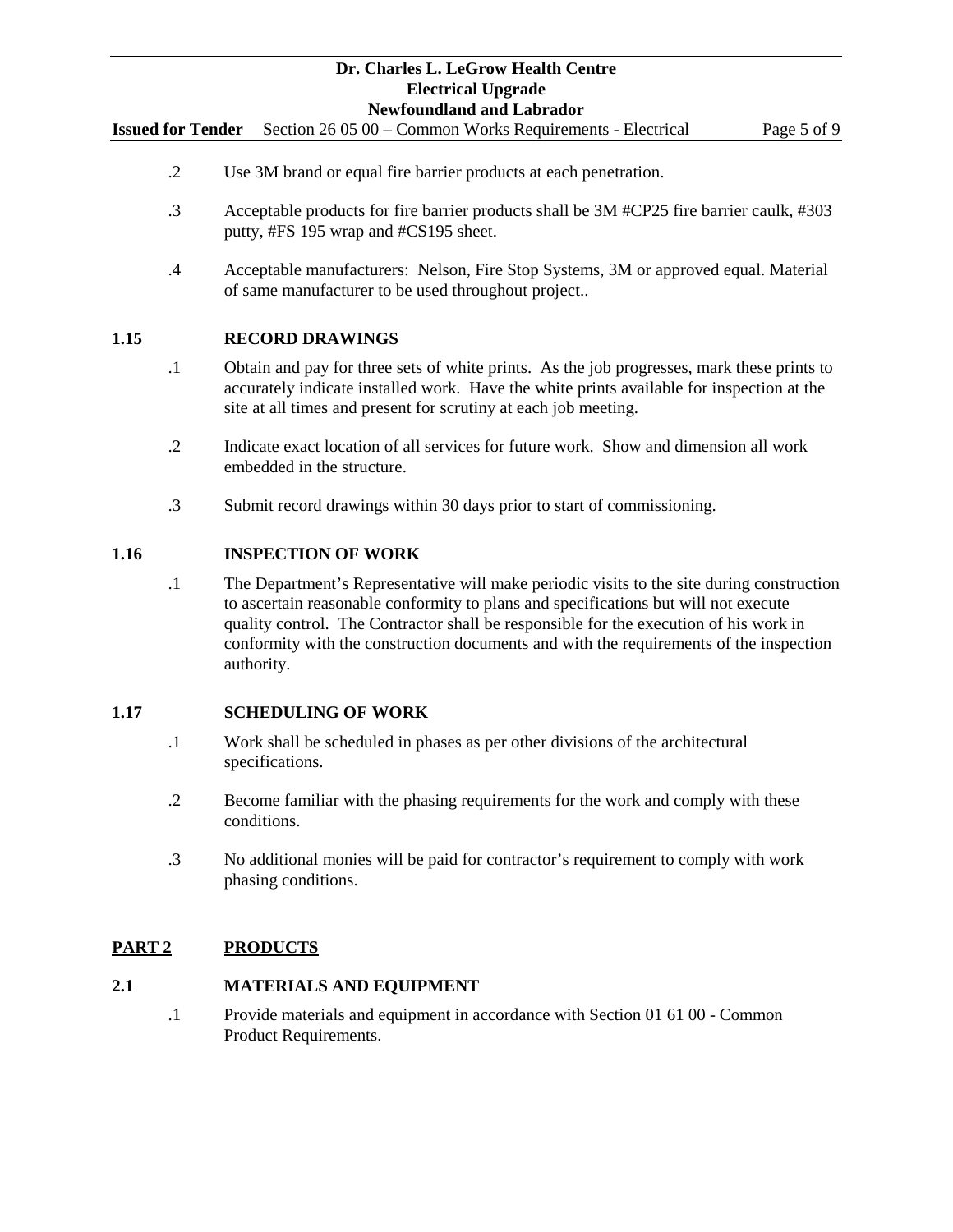**Issued for Tender** Section 26 05 00 – Common Works Requirements - Electrical Page 6 of 9

- .2 Equipment and material to be CSA certified. Where there is no alternative to supplying equipment which is not CSA certified, obtain special approval from Electrical Inspection Division.
- .3 Factory assemble control panels and component assemblies.

# **2.2 ELECTRIC MOTORS, EQUIPMENT AND CONTROLS**

- .1 Supplier and installer responsibility is indicated in Motor, Control and Equipment Schedule on electrical drawings and related mechanical responsibility is indicated on Mechanical Equipment Schedule on mechanical drawings, where applicable.
- .2 Control wiring and conduit is specified in Division 26 except for conduit, wiring and connections below 50 V which are related to control systems specified in Division 25 and shown on mechanical drawings. Division 25 – EMCS Controls Contractor is responsible for all conduit, wiring and connections below 50V which are related to control systems in Division 25 and shall comply with the requirements of Division 26 for standard of quality.

# **2.3 FINISHES**

- .1 Shop finish metal enclosure surfaces by application of rust resistant primer inside and outside, and at least two coats of finish enamel.
	- .1 Paint outdoor electrical equipment "equipment green" finish to EEMAC Y1-1.
	- .2 Paint indoor switchgear and distribution enclosures light grey to EEMAC 2Y-1.

# **2.4 WARNING SIGNS**

- .1 As specified and to meet requirements of Electrical Inspection Department and Department's Representative.
- .2 Porcelain enamel decal signs, minimum size 175 x 250 mm.

# **2.5 WIRING TERMINATIONS**

.1 Lugs, terminals, screws used for termination of wiring to be suitable for either copper or aluminum conductors.

# **2.6 EQUIPMENT IDENTIFICATION**

- .1 Identify electrical equipment with nameplates and labels as follows:
	- .1 Nameplates: Lamicoid 3 mm thick plastic engraving sheet, black white face, black white core, mechanically attached with self tapping screws.
	- .2 Sizes as follows:

## NAMEPLATE SIZES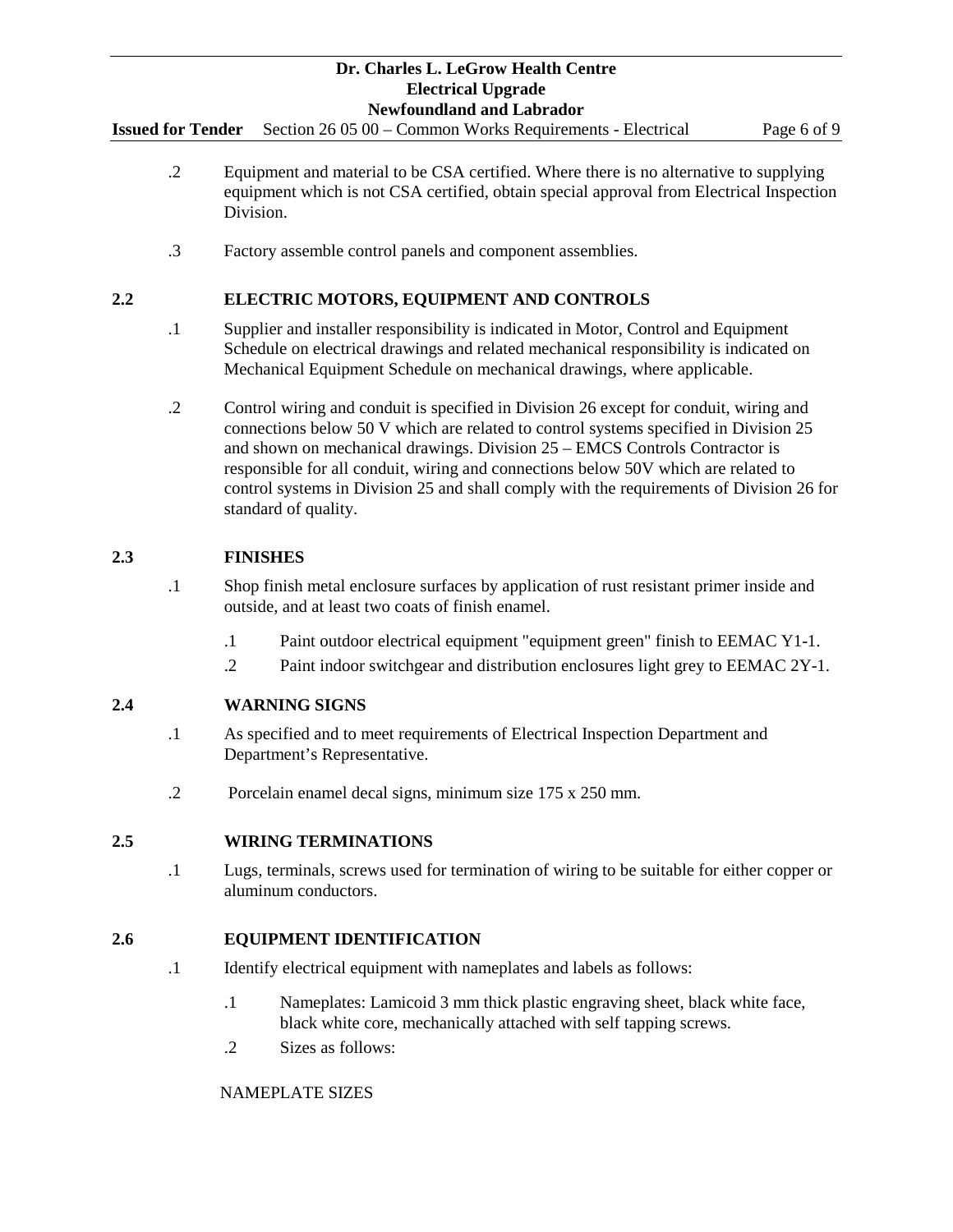**Issued for Tender** Section 26 05 00 – Common Works Requirements - Electrical Page 7 of 9

# NAMEPLATE SIZES

| Size 1 | $10 \times 50$ mm          | 1 line  | 3 mm high letters  |  |  |  |  |
|--------|----------------------------|---------|--------------------|--|--|--|--|
| Size 2 | $12 \times 70$ mm          | 1 line  | 5 mm high letters  |  |  |  |  |
| Size 3 | $12 \times 70$ mm          | 2 lines | 3 mm high letters  |  |  |  |  |
| Size 4 | $20 \times 90$ mm          | 1 line  | 8 mm high letters  |  |  |  |  |
| Size 5 | 20 x 90 mm                 | 2 lines | 5 mm high letters  |  |  |  |  |
| Size 6 | 25 x 100 mm                | 1 line  | 12 mm high letters |  |  |  |  |
| Size 7 | $25 \times 100 \text{ mm}$ | 2 lines | 6 mm high letters  |  |  |  |  |

- .2 Labels:
	- .1 Embossed plastic labels with 6 mm high letters unless specified otherwise.
- .3 Wording on nameplates and labels to be approved by Department's Representative prior to manufacture.
- .4 Allow for average of twenty-five (25) letters per nameplate and label.
- .5 Identification to be English (and French where applicable).
- .6 Nameplates for terminal cabinets and junction boxes to indicate system name and voltage characteristics.
- .7 Disconnects, starters and contactors: indicate equipment being controlled and voltage.
- .8 Terminal cabinets and pull boxes: indicate system name and voltage.

## **2.7 WIRING IDENTIFICATION**

- .1 Identify wiring with permanent indelible identifying markings, either numbered or coloured plastic tapes, on both ends of phase conductors of feeders and branch circuit wiring.
- .2 Maintain phase sequence and colour coding throughout.
- .3 Colour code: to CSA C22.1, Canadian Electrical Code.
- .4 Use colour coded wires in communication cables, matched throughout system.

## **2.8 CONDUIT AND CABLE IDENTIFICATION**

- .1 Colour code conduits, boxes and metallic sheathed cables.
- .2 Code with plastic tape or paint at points where conduit or cable enters wall, ceiling, or floor, and at 15 m intervals.
- .3 Colours: 25 mm wide prime colour and 20 mm wide auxiliary colour.

| Conduit System | Prime Color   | <b>Auxiliary Color</b> |
|----------------|---------------|------------------------|
| up to 250 V    | <b>Yellow</b> |                        |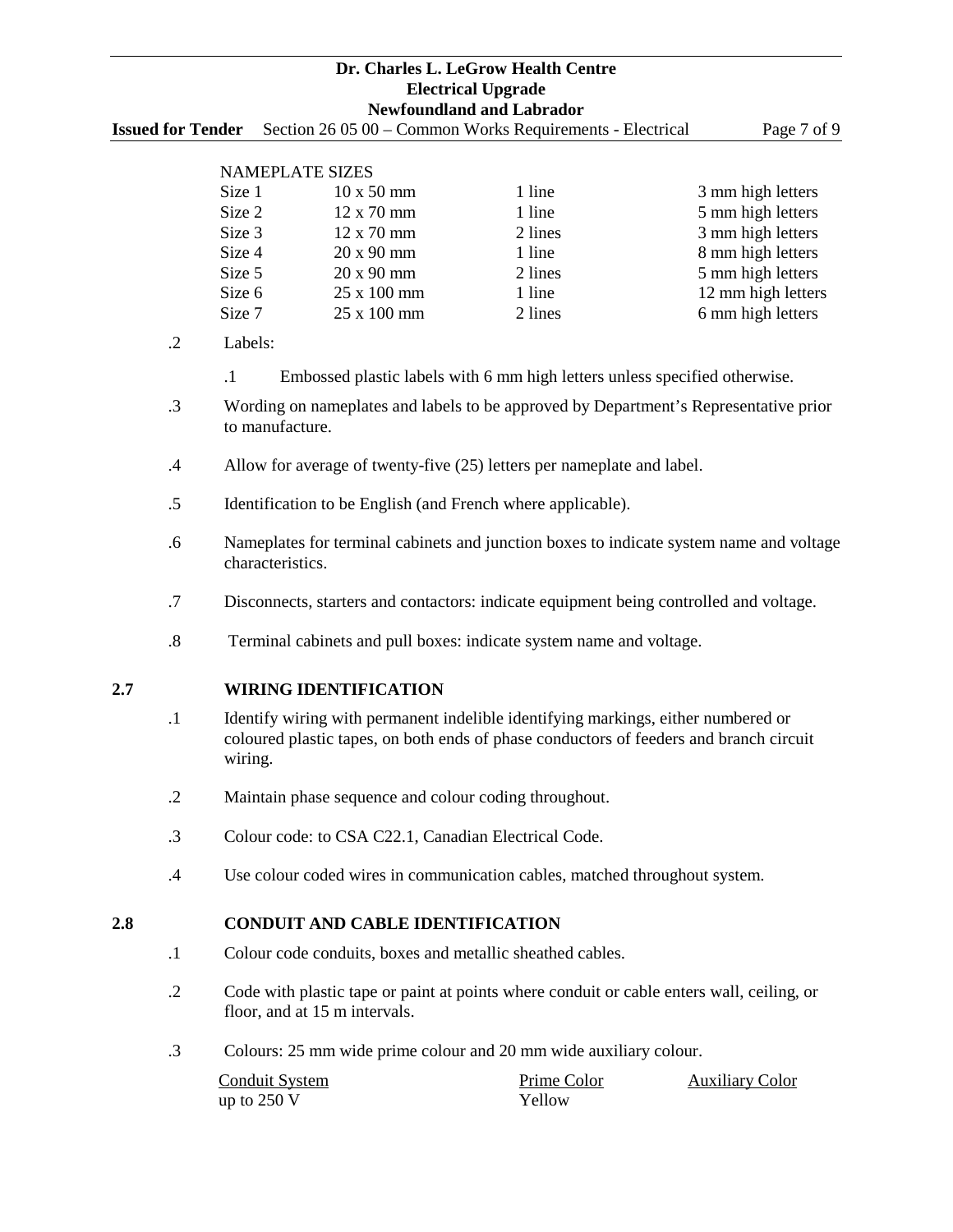**Issued for Tender** Section 26 05 00 – Common Works Requirements - Electrical Page 8 of 9

| <b>Conduit System</b>              | <b>Prime Color</b> | <b>Auxiliary Color</b> |
|------------------------------------|--------------------|------------------------|
| up to $600V$                       | Yellow             | Green                  |
| Telephone                          | Green              |                        |
| <b>Other Communication Systems</b> | Green              | Blue                   |
| Fire Alarm                         | Red                |                        |
| <b>Emergency Voice</b>             | Red                | Blue                   |
| <b>Other Security Systems</b>      | Red                | Yellow                 |

# **PART 3 EXECUTION**

## **3.1 INSTALLATION**

.1 Do complete installation in accordance with CSA C22.1 except where specified otherwise.

# **3.2 NAMEPLATES AND LABELS**

.1 Ensure manufacturer's nameplates, CSA labels and identification nameplates are visible and legible after equipment is installed.

## **3.3 CONDUIT AND CABLE INSTALLATION**

- .1 If plastic sleeves are used in fire rated walls or floors, remove before conduit installation.
- .2 Install cables, conduits and fittings to be embedded or plastered over, neatly and close to building structure so furring can be kept to minimum.

## **3.4 MOUNTING HEIGHTS**

- .1 Mounting height of equipment is from finished floor to centreline of equipment unless specified or indicated otherwise.
- .2 If mounting height of equipment is not specified or indicated, verify before proceeding with installation.
- .3 Install electrical at following heights unless indicated otherwise.
	- .1 Control Panel: as required by Code or as indicated.

## **3.5 CO-ORDINATION OF PROTECTIVE DEVICES**

.1 Ensure circuit protective devices such as overcurrent trips, relays and fuses are installed to required values and settings.

## **3.6 FIELD QUALITY CONTROL**

.1 All electrical work to be carried out by qualified, licensed electricians or apprentices as per the conditions of the Provincial Act respecting manpower vocational training and qualification. Employees registered in a provincial apprentices program shall be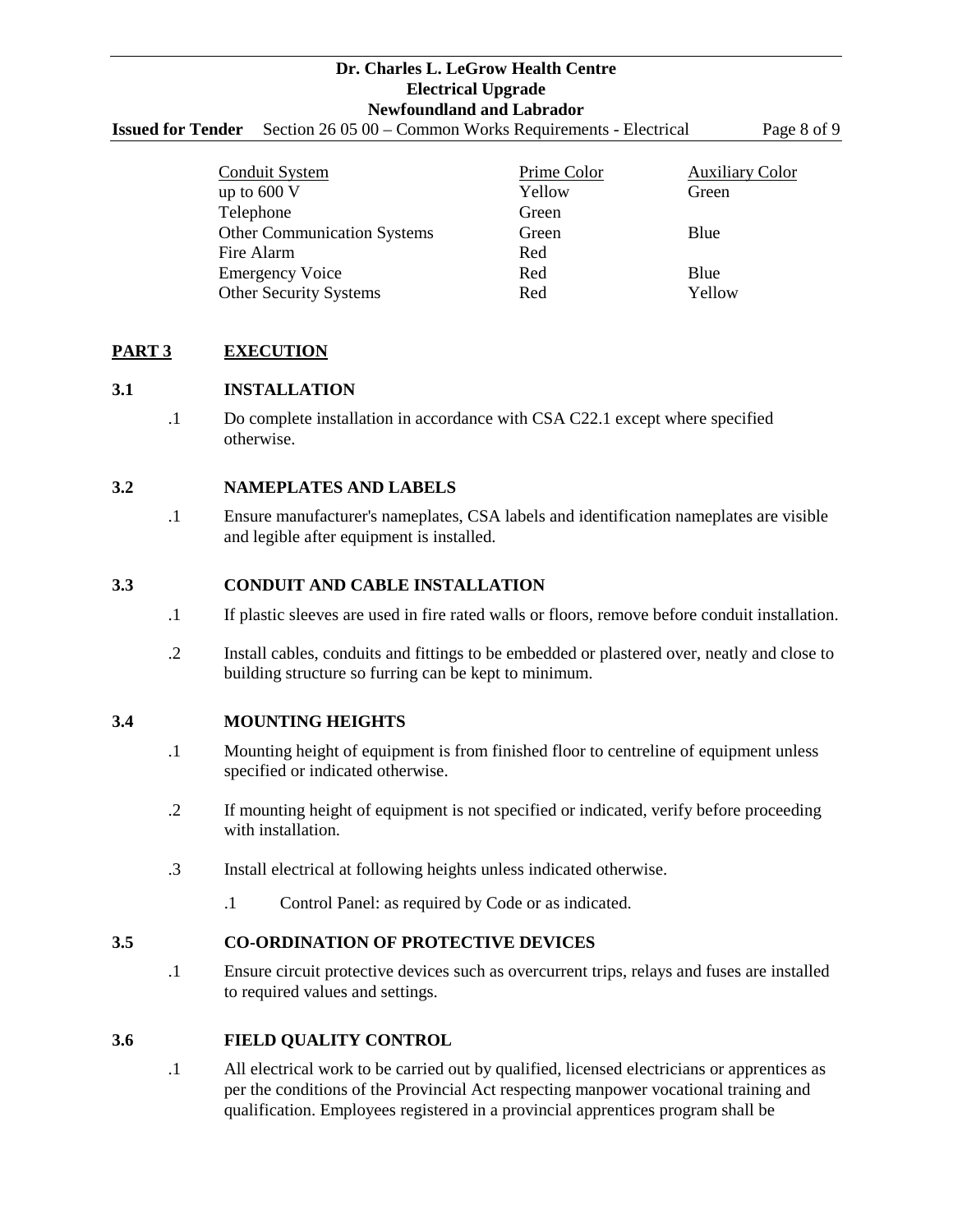**Issued for Tender** Section 26 05 00 – Common Works Requirements - Electrical Page 9 of 9

permitted, under the direct supervision of a qualified licensed electrician, to perform specific tasks – the activities permitted shall be determined based on the level of training attained and the demonstration of ability to perform specific duties.

- .2 The work of this division to be carried out by a contractor who holds a valid Code 1 Electrical Contractor License as issued by the Province.
- .3 Perform tests in Accordance with this section as noted and Section 01 91 13 Commissioning (Cx) Requirements.
- .4 Furnish manufacturer's certificate or letter confirming that entire installation as it pertains to each system has been installed to manufacturer's instructions.
- .5 Insulation resistance testing.
	- .1 Megger and record circuits, feeders and equipment up to 350 V with a 500 V instrument.
	- .2 Megger and record 350 600 V circuits, feeders and equipment with a 1000 V instrument.
	- .3 Check resistance to ground before energizing and record value.
- .6 Carry out tests in presence of Department's Representative.
- .7 Provide instruments, meters, equipment and personnel required to conduct tests during and conclusion of project.
- .8 Submit test results for Department's Representative's review and include in Commissioning Manuals specified in Section 01 91 13 – Commissioning (Cx) Requirements.

# **3.7 CLEANING**

- .1 Clean and touch up surfaces of shop-painted equipment scratched or marred during shipment or installation, to match original paint.
- .2 Clean and prime exposed non-galvanized hangers, racks and fastenings to prevent rusting.
- .3 Electrical and telecommunication rooms to be clean vacuumed and painted.
- .4 All electrical equipment to be cleaned vacuumed and free of dust and construction debris.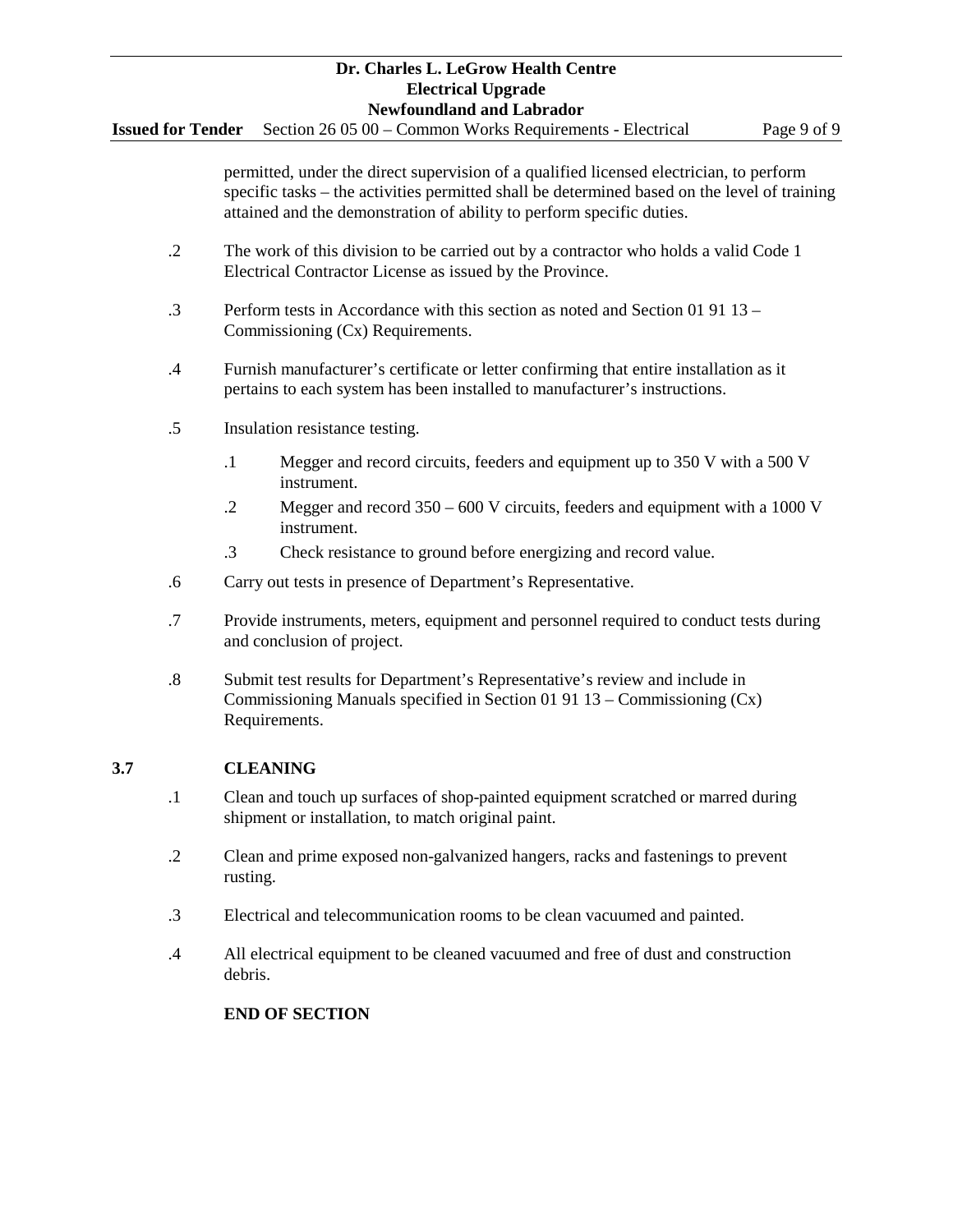**Issued for Tender** Section 26 05 29 – Hangers And Supports For Electrical Systems Page 1 of 2

# **PART 1 GENERAL (NOT APPLICABLE)**

# **1.1 WASTE MANAGEMENT AND DISPOSAL**

- .1 Separate and recycle waste materials in accordance with Section 01 74 21 Construction/Demolition Waste Management and Disposal.
- .2 Remove from site and dispose of all packaging materials at appropriate recycling facilities.
- .3 Collect and separate for disposal paper, plastic, polystyrene, corrugated cardboard, packaging material, in appropriate on-site bins for recycling in accordance with Waste Management Plan.
- .4 Divert unused metal materials from landfill to metal recycling facility as approved by Engineer.
- .5 Fold up metal banding, flatten and place in designated area for recycling.

## **PART 2 PRODUCTS**

## **2.1 SUPPORT CHANNELS**

.1 U shape, size 41 x 41 mm, 2.5 mm thick, surface mounted suspended or set in poured concrete walls and ceilings as required.

# **PART 3 EXECUTION**

## **3.1 INSTALLATION**

- .1 Secure equipment to hollow or solid masonry, tile and plaster surfaces with lead anchors or nylon shields.
- .2 Secure equipment to poured concrete with expandable inserts.
- .3 Secure equipment to hollow masonry walls or suspended ceilings with toggle bolts.
- .4 Support equipment, conduit or cables using clips, spring loaded bolts, cable clamps designed as accessories to basic channel members.
- .5 Secure surface mounted equipment with twist clip fasteners to inverted T bar ceilings. Ensure that T bars are adequately supported to carry weight of equipment specified before installation.
- .6 Fasten exposed conduit or cables to building construction or support system using straps.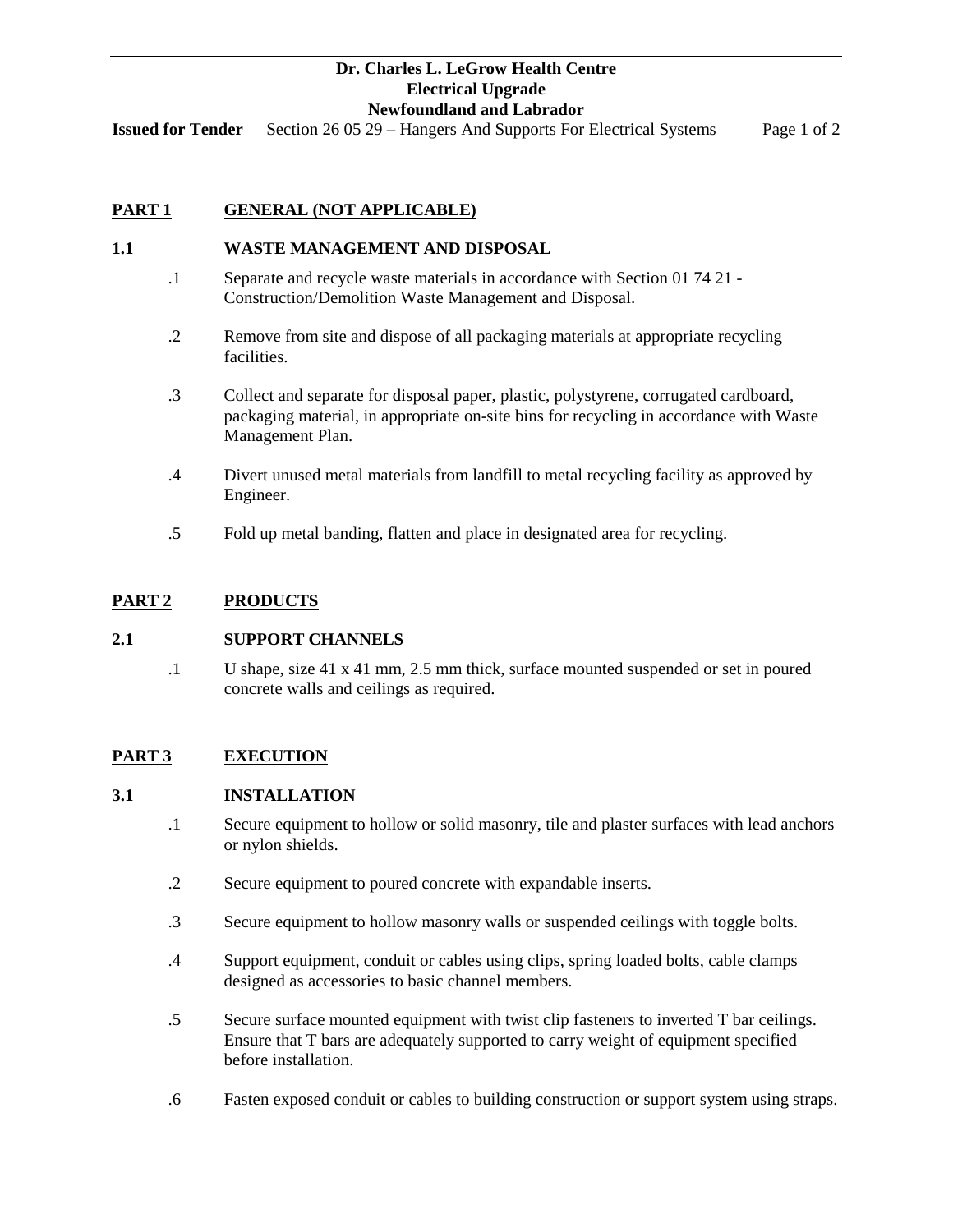**Issued for Tender** Section 26 05 29 – Hangers And Supports For Electrical Systems Page 2 of 2

- .1 One-hole steel straps to secure surface conduits and cables 50 mm and smaller.
- .2 Two-hole steel straps for conduits and cables larger than 50 mm.
- .3 Beam clamps to secure conduit to exposed steel work.
- .4 Strap AC-90 cable at box location plus every 900 mm.
- .7 Suspended support systems.
	- .1 Support individual cable or conduit runs with 6 mm dia threaded rods and spring clips.
	- .2 Support 2 or more cables or conduits on channels supported by 6 mm dia threaded rod hangers where direct fastening to building construction is impractical.
- .8 For surface mounting of two or more conduits use channels at 1.5 m on centre spacing.
- .9 Provide metal brackets, frames, hangers, clamps and related types of support structures where indicated or as required to support conduit and cable runs.
- .10 Ensure adequate support for raceways and cables dropped vertically to equipment where there is no wall support.
- .11 Do not use wire lashing, wood blocking, plastic strap or perforated strap to support or secure raceways or cables.
- .12 Do not use supports or equipment installed for other trades for conduit or cable support except with permission of other trade and approval of Department's Representative.
- .13 Install fastenings and supports as required for each type of equipment cables and conduits, and in accordance with manufacturer's installation recommendations.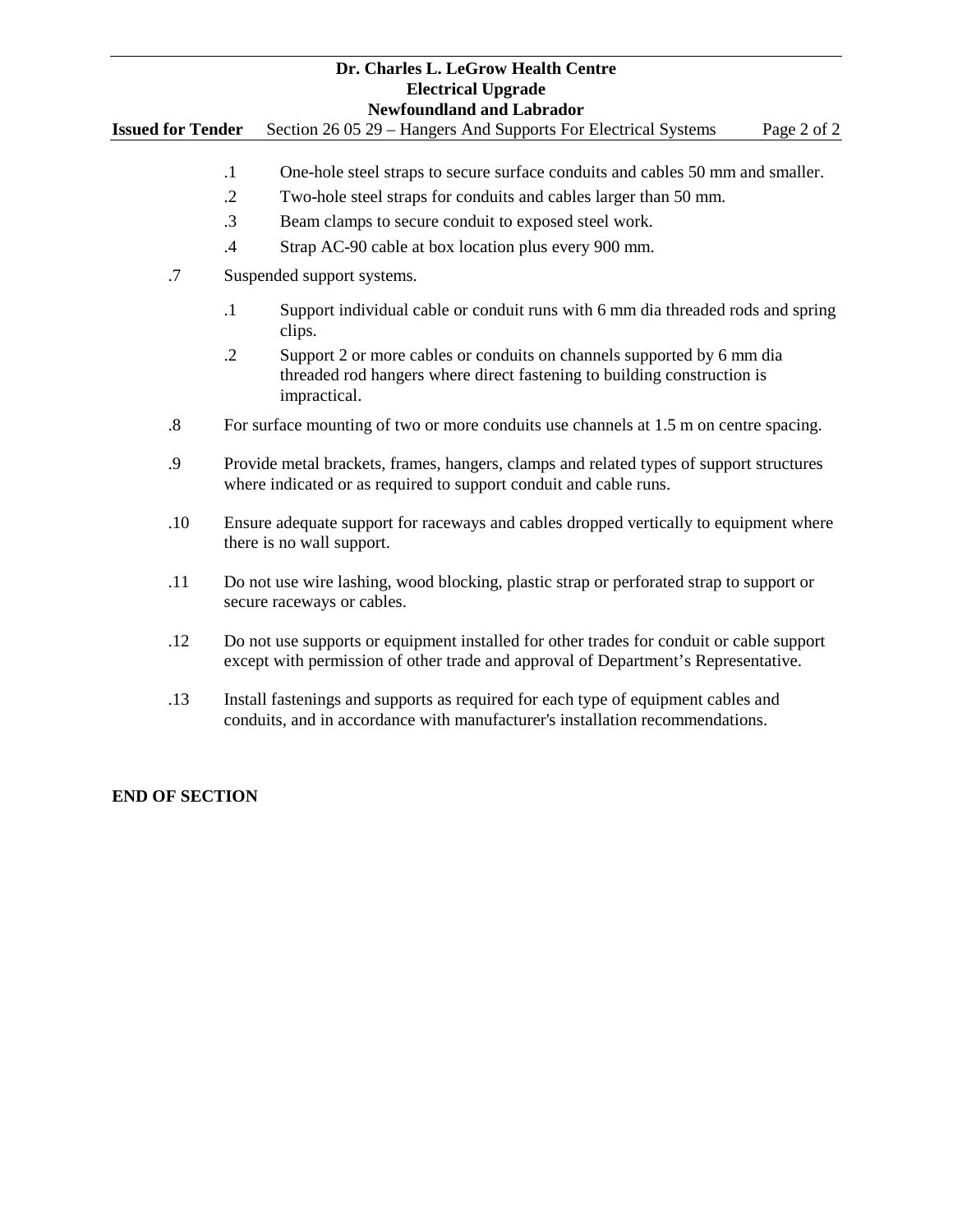**Issued for Tender** Section 26 05 34 – Conduits, Conduit Fastenings And Conduit Fittings Page 1 of 3

# **PART 1 GENERAL**

## **1.1 REFERENCES**

- .1 Canadian Standards Association (CSA)
	- .1 CAN/CSA C22.2 No. 18, Outlet Boxes, Conduit Boxes, and Fittings and Associated Hardware, a National Standard of Canada.
	- .2 CSA C22.2 No. 45, Rigid Metal Conduit.
	- .3 CSA C22.2 No. 56, Flexible Metal Conduit and Liquid-Tight Flexible Metal Conduit.
	- .4 CSA C22.2 No. 83, Electrical Metallic Tubing.

## **1.2 WASTE MANAGEMENT AND DISPOSAL**

- .1 Separate waste materials for reuse and recycling in accordance with Section 01 74 21 Construction/Demolition Waste Management and Disposal.
- .2 Place materials defined as hazardous or toxic waste in designated containers.
- .3 Ensure emptied containers are sealed and stored safely for disposal away from children.

## **PART 2 PRODUCTS**

#### **2.1 CONDUITS**

- .1 Rigid metal conduit: to CSA C22.2 No. 45, hot dipped galvanized steel threaded.
- .2 Electrical metallic tubing (EMT): to CSA C22.2 No. 83, with couplings.
- .3 Flexible metal conduit: to CSA C22.2 No. 56, aluminum liquid-tight flexible metal.

#### **2.2 CONDUIT FASTENINGS**

- .1 One hole steel straps to secure surface conduits 50 mm and smaller. Two hole steel straps for conduits larger than 50 mm.
- .2 Beam clamps to secure conduits to exposed steel work.
- .3 Channel type supports for two or more conduits at 1.5 m oc.
- .4 Threaded rods, 6 mm dia., to support suspended channels.

## **2.3 CONDUIT FITTINGS**

.1 Fittings: manufactured for use with conduit specified. Coating: same as conduit.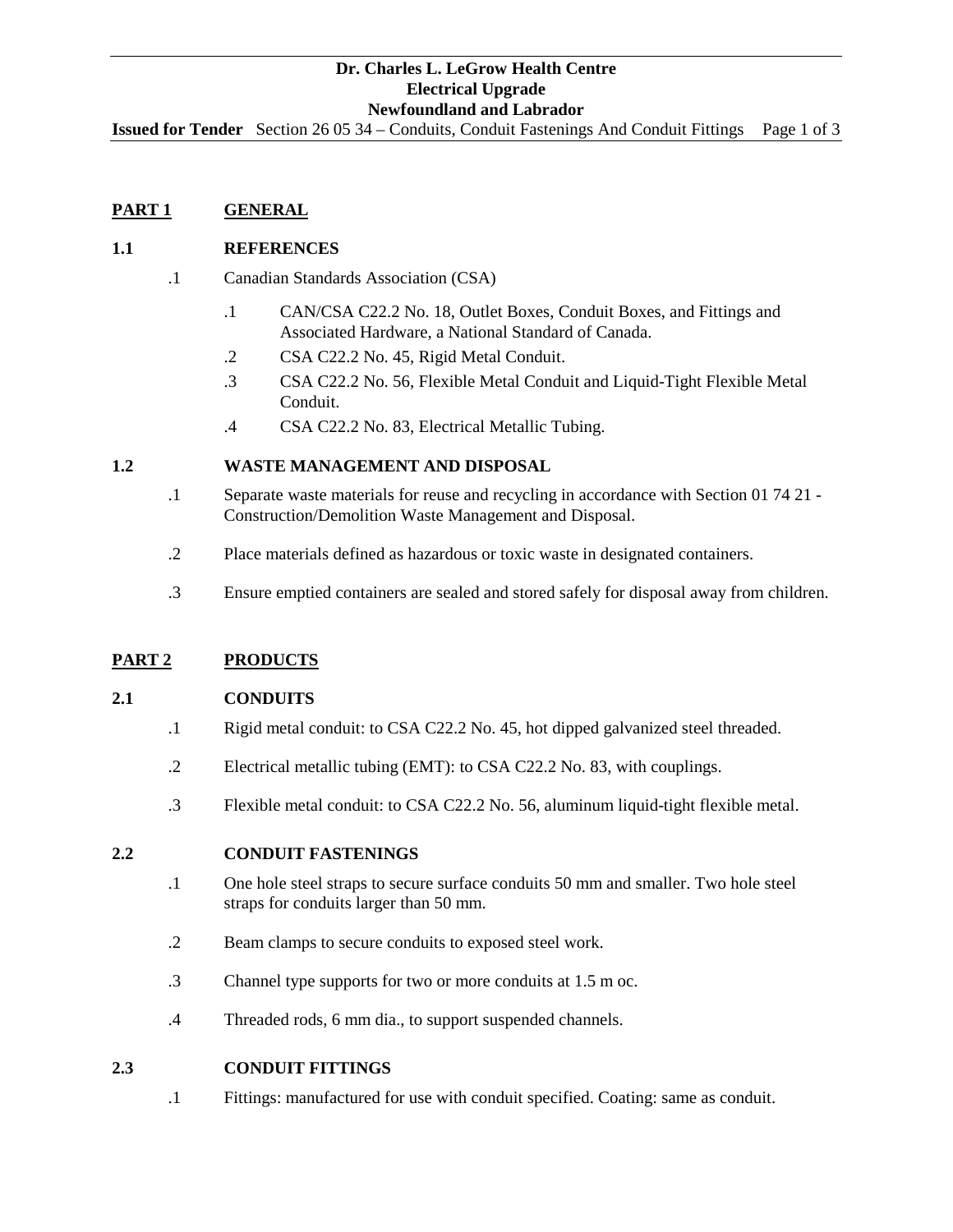**Issued for Tender** Section 26 05 34 – Conduits, Conduit Fastenings And Conduit Fittings Page 2 of 3

- .2 Factory "ells" where  $90^{\circ}$ , 45  $^{\circ}$  or 22.5  $^{\circ}$  bends are required for 25 mm and larger conduits.
- .3 Ensure conduit bends other than factory "ells" are made with an approved bender. Making offsets and other bends by cutting and rejoining 90 degree bends are not permitted.
- .4 Connectors and couplings for EMT. Steel set-screw type, size as required.

# **2.4 EXPANSION FITTINGS FOR RIGID CONDUIT**

- .1 Weatherproof expansion fittings with internal bonding assembly suitable for 100 mm linear expansion.
- .2 Watertight expansion fittings with integral bonding jumper suitable for linear expansion and 19 mm deflection in all directions.
- .3 Weatherproof expansion fittings for linear expansion at entry to panel.

# **2.5 FISH CORD**

.1 Polypropylene.

# **PART 3 EXECUTION**

## **3.1 MANUFACTURER'S INSTRUCTIONS**

.1 Compliance: comply with manufacturer's written recommendations or specifications, including product technical bulletins, handling, storage and installation instructions, and datasheets.

## **3.2 INSTALLATION**

- .1 Install all conduit, conduit fittings and accessories in accordance with the latest edition of the Canadian Electrical Code in a manner that does not alter, change or violate any part of the installed system components or the CSA/UL certification of these components.
- .2 Install conduits to conserve headroom in exposed locations and cause minimum interference in spaces through which they pass.
- .3 Conceal conduits except in mechanical and electrical service rooms and in unfinished areas.
- .4 Surface mount conduits except in finished areas or as indicated.
- .5 Use rigid hot dipped galvanized steel threaded conduit for exposed work below 2.4 m above finished floor.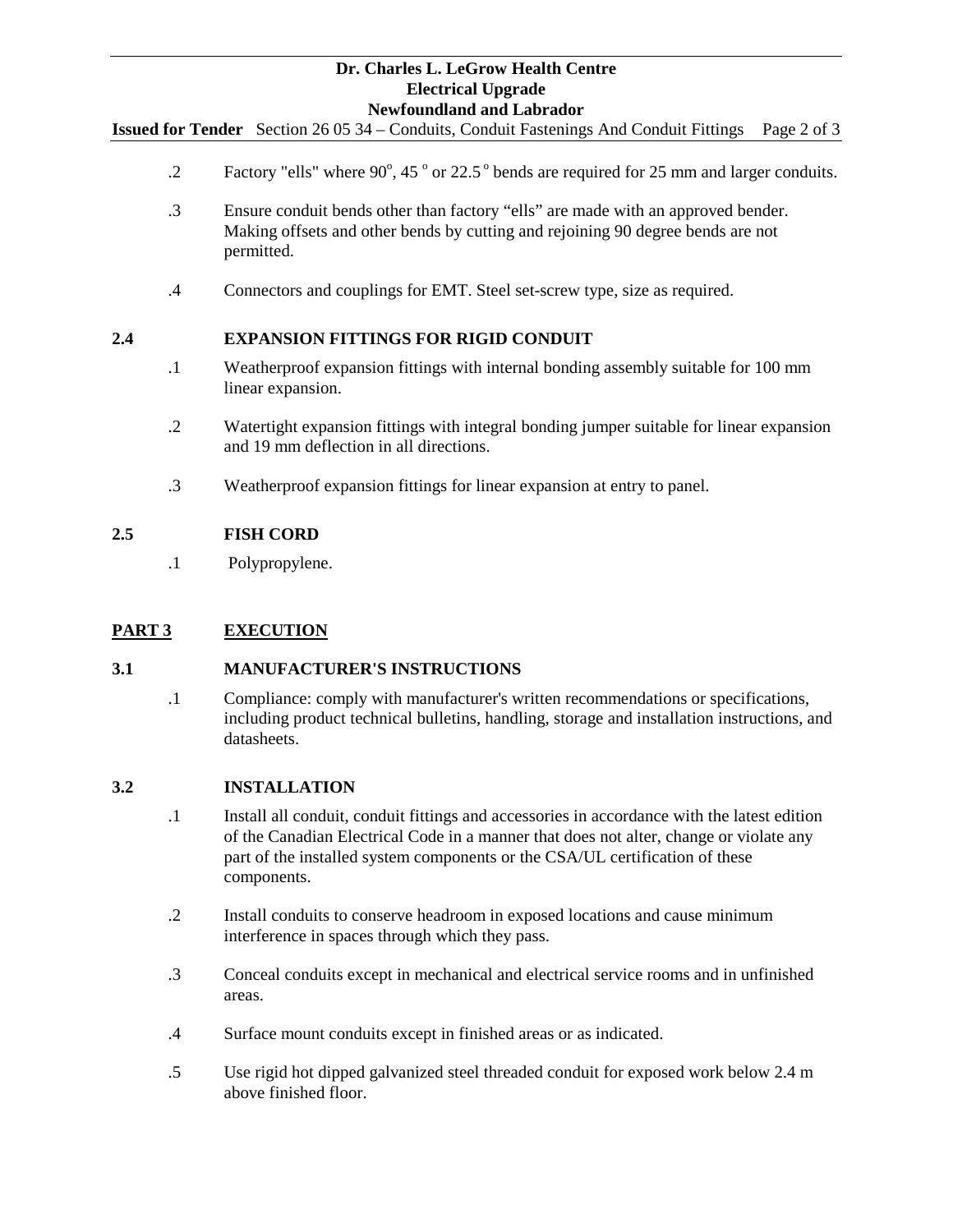**Issued for Tender** Section 26 05 34 – Conduits, Conduit Fastenings And Conduit Fittings Page 3 of 3

- .6 Use electrical metallic tubing (EMT) except in cast concrete and above 2.4 m not subject to mechanical injury, as well as concealed work in masonry construction.
- .7 Bend conduit cold. Replace conduit if kinked or flattened more than 1/10th of its original diameter.
- .8 Mechanically bend steel conduit over 19 mm dia.
- .9 Field threads on rigid conduit must be of sufficient length to draw conduits up tight.
- .10 Install fish cord in empty conduits.
- .11 Remove and replace blocked conduit sections. Do not use liquids to clean out conduits.
- .12 Dry conduits out before installing wire.

## **3.3 SURFACE CONDUITS**

- .1 Run parallel or perpendicular to building lines.
- .2 Locate conduits behind infrared or gas fired heaters with 1.5 m clearance.
- .3 Run conduits in flanged portion of structural steel.
- .4 Group conduits wherever possible on suspended channels.
- .5 Do not pass conduits through structural members except as indicated.
- .6 Do not locate conduits less than 75 mm parallel to steam or hot water lines with

## **3.4 CLEANING**

- .1 Proceed in accordance with Section 01 74 11 Cleaning.
- .2 On Completion and verification of performance of installation, remove surplus materials, excess materials rubbish, tools and equipment.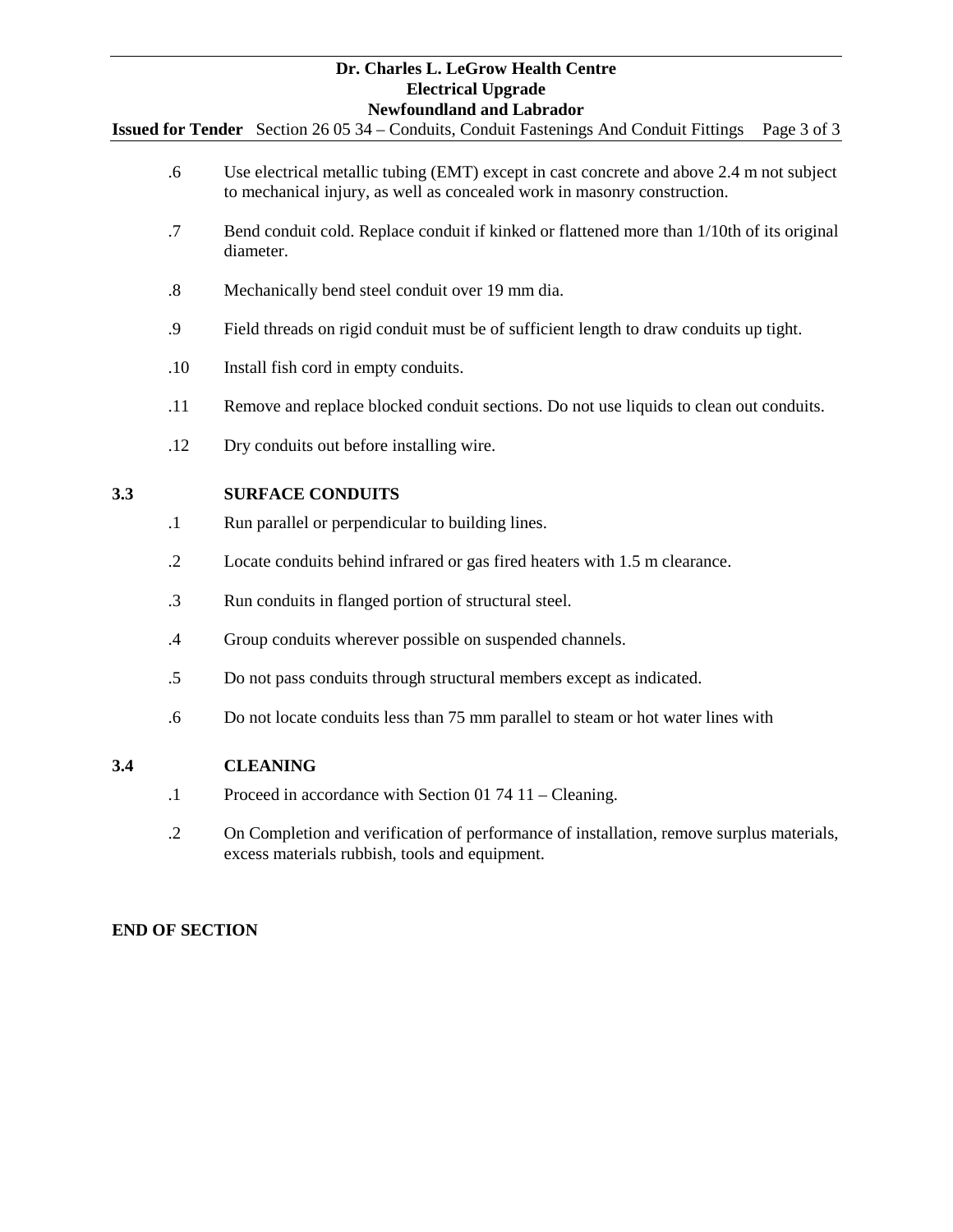# **PART 1 GENERAL**

# **1.1 GENERAL**

- .1 This specification serves to define requirements for a replacement of low voltage air circuit breaker of equal or higher continuous current rating and interrupting capability. Replace the existing air circuit breaker with new air circuit breakers which shall be fully compatible with the existing switchgear cubicles, with identical primary and secondary connections. Circuit breakers (quantity of 4) shall be draw-out type and one (1) fixed type using modular element with electronic trip units.
- .2 CSA recertification of the existing switchgear if modifications are required to the existing switchgear to accommodate the new circuit breakers.

## **1.2 SECTION INCLUDES**

.1 Materials and installation for air circuit breakers.

## **1.3 RELATED SECTIONS**

- .1 Section 01 33 00 Submittal Procedures.
- .2 Section 01 91 13 General Commissioning (Cx) Requirements.
- .3 Section 26 05 00 Common Work Requirements Electrical

# **1.4 REFERENCES**

- .1 American National Standards Institute (ANSI) / Institute of Electrical and Electronics Engineers (IEEE)
	- .1 ANSI/IEEE C37.13, Low Voltage AC Power Circuit Breakers Used in Enclosures.
	- .2 ANSI/IEEE C37.59 Conversion of Power Switchgear Equipment
	- .3 IEEE C37.16 Preferred Rating, Related Requirement and Application Recommendations for Low Voltage AC (635V and below) and DC (3200V and below) Power Circuit Breakers.
	- .4 ANSI C37.50 Low Voltage AC Power Circuit Breakers used in Enclosures Test Procedures
	- .5 ANSI C37.20.1 Metal Enclosed LV Power Circuit Breaker Switchgear
- .2 Canadian Standards Association (CSA)
	- .1 CSA C22.2 No. 31 Switchgear Assemblies.
- .3 National Electrical Manufacturers Association (NEMA)
	- .1 NEMA SG-3 Low Voltage Power Circuit Breakers
- .4 Underwriters Laboratories (UL)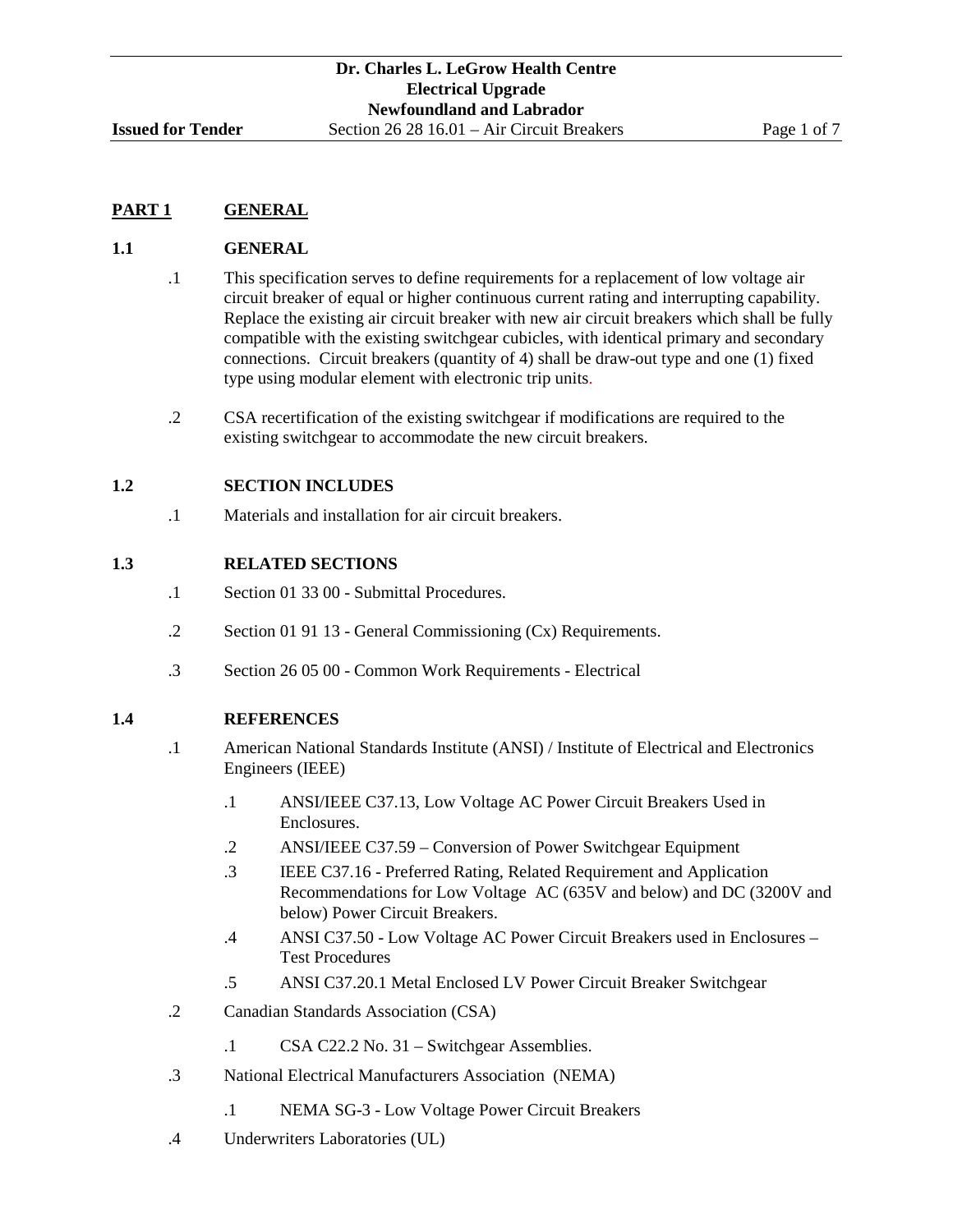.1 UL1066 - Low Voltage AC and DC Power Circuit Breakers used in Enclosures.

# **1.5 SUBMITTALS**

.1 Include time-current phase protection co- ordination characteristic curves for breakers.

# **1.6 TESTS AND INSPECTION**

- .1 Production tests shall be made in accordance with CSA C22.2 No.31, ANSI C37.50 clause 6.0 and ANSI/IEEE C37.20.1, clause 6.3 and permanently recorded.
- .2 The purchaser shall have the right to inspect at the factory all equipment covered by these specifications, at any time during manufacture and assembly, and shall have the right to be present during any tests made on the equipment.
- .3 The Vendor, upon request, shall furnish the Owner with advance notice of final assembly and testing.

# **1.7 DESCRIPTIVE MATERIALS AND TEST REPORTS**

.1 Instruction books, certified tests report, complete parts list, and recommended spare parts lists shall be furnished with the direct replacement circuit breaker.

# **PART 2 PRODUCTS**

# **2.1 GENERAL REQUIREMENTS**

- .1 The replacement circuit breaker shall be suitable for use in the existing circuit breaker cubicle and have been fully tested in accordance with ANSI/IEEE C37.13 and Tables 1& 2 of ANSI C37.16. Only circuit breakers that have passed appropriate ANSI design tests shall be used in the direct replacement.
- .2 The drawout type replacement air circuit breakers shall be Schneider Electric using Masterpack NW Retrofill drawout type breaker, cradle, retrofill kit, neutral CT's, new compartment doors and a MicroLogic 6.0A LSIG trip unit or approved equal.
- .3 The generator air circuit breaker shall be similar to the breaker as specified in Section 2.1.2, except it shall be a fixed type.
- .4 Main current-carrying parts, insulators, supports, and housings of the existing circuit breaker cubicle shall have sufficient mechanical strength to withstand, without incurring damage, the effect of rated short-circuit currents.
- .5 Manufacturer of the new low voltage replacement circuit breaker shall be currently engaged in the design and manufacturing of the LV circuit breakers and electronic trip units.

# **2.2 AIR CIRCUIT BREAKER**

.1 Air circuit breaker to: to ANSI/IEEE C37.13 and CSA C22.2 No.5.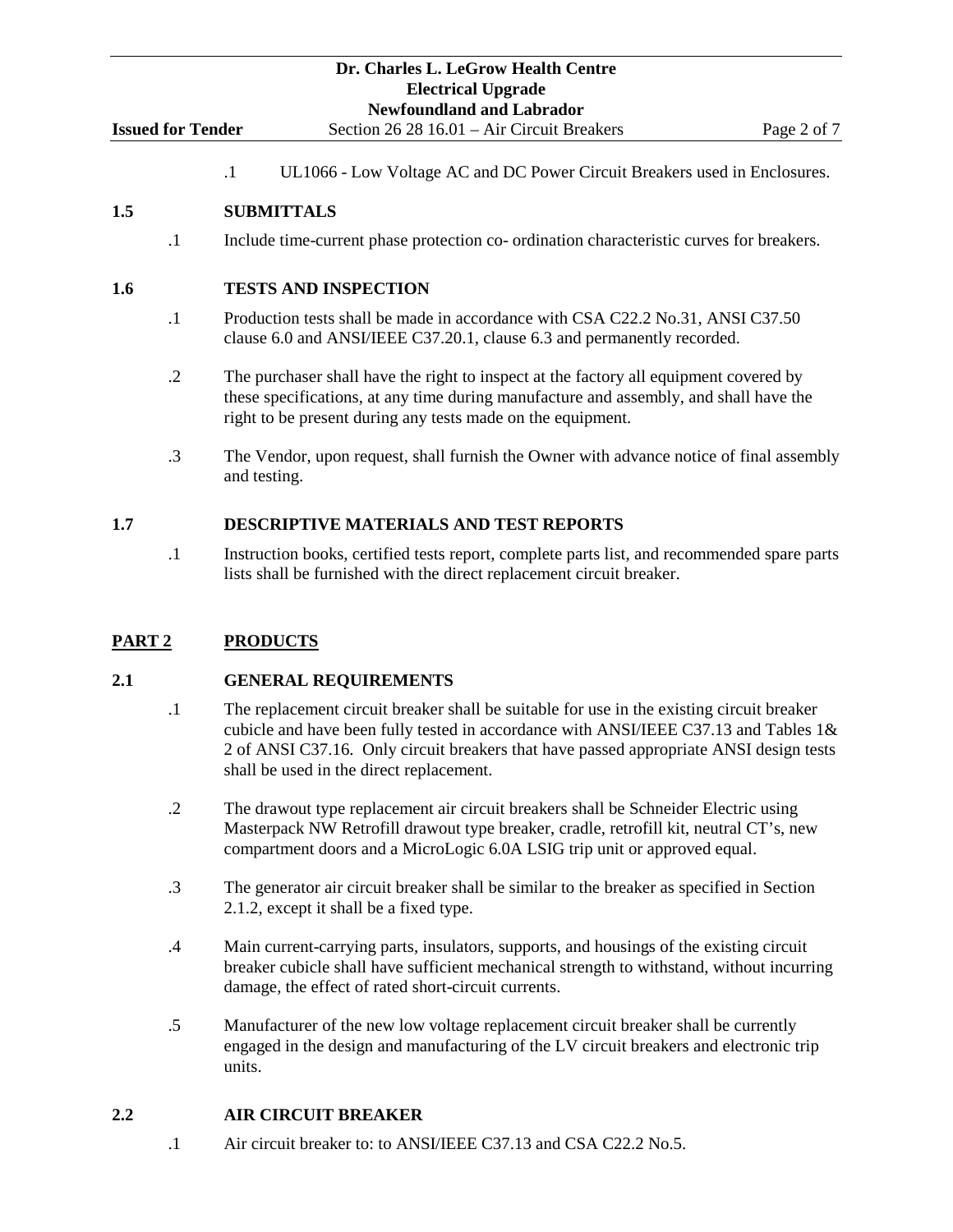|                          |                                                                                                                                                                                                                                                                     | Dr. Charles L. LeGrow Health Centre<br><b>Electrical Upgrade</b>                                                                                                                                                                                                                                                         |             |  |  |  |
|--------------------------|---------------------------------------------------------------------------------------------------------------------------------------------------------------------------------------------------------------------------------------------------------------------|--------------------------------------------------------------------------------------------------------------------------------------------------------------------------------------------------------------------------------------------------------------------------------------------------------------------------|-------------|--|--|--|
|                          |                                                                                                                                                                                                                                                                     | <b>Newfoundland and Labrador</b>                                                                                                                                                                                                                                                                                         |             |  |  |  |
| <b>Issued for Tender</b> |                                                                                                                                                                                                                                                                     | Section 26 28 16.01 - Air Circuit Breakers                                                                                                                                                                                                                                                                               | Page 3 of 7 |  |  |  |
| $\cdot$ .2               |                                                                                                                                                                                                                                                                     | Draw-out type for the switchgear and fixed type for the generator, 600 V class.                                                                                                                                                                                                                                          |             |  |  |  |
|                          | $\cdot$ 1                                                                                                                                                                                                                                                           | Continuous current rating: as indicated.                                                                                                                                                                                                                                                                                 |             |  |  |  |
|                          | $\cdot$ .2                                                                                                                                                                                                                                                          | Trip rating: as indicated.                                                                                                                                                                                                                                                                                               |             |  |  |  |
|                          | $\cdot$ 3                                                                                                                                                                                                                                                           | Interrupting rating: as indicated kA, rms symmetrical.                                                                                                                                                                                                                                                                   |             |  |  |  |
| $\cdot$ 3                |                                                                                                                                                                                                                                                                     | Unless otherwise specified, the new circuit breakers shall be rated in accordance with the<br>latest issues of ANSI/IEEE C-37.13 and Tables 1& 2 of ANSI C37.16.                                                                                                                                                         |             |  |  |  |
| .4                       |                                                                                                                                                                                                                                                                     | The circuit breaker shall utilize stored-energy closing mechanism. The mechanism shall<br>discharge the energy of the closing spring before withdrawing from or inserting into the<br>circuit breaker compartment. The mechanism shall open, and remain in a trip-free state<br>between the test and connected position. |             |  |  |  |
| .5                       | Interlocks to prevent circuit breaker being withdrawn when in closed position and to<br>prevent closing unless fully engaged or in test position.                                                                                                                   |                                                                                                                                                                                                                                                                                                                          |             |  |  |  |
| .6                       |                                                                                                                                                                                                                                                                     | Electrically operated mechanisms shall be designed to match the existing circuit breaker<br>circuits. The electrical accessories including shunt trip, spring release, electrical<br>operator, auxiliary contacts, and trip unit shall be field interchangeable.                                                         |             |  |  |  |
| .7                       |                                                                                                                                                                                                                                                                     | Closing and tripping mechanisms shall operate satisfactorily over the voltage range in<br>accordance with ANSI C37-16, Table 23.                                                                                                                                                                                         |             |  |  |  |
| .8                       |                                                                                                                                                                                                                                                                     | All primary current paths (bus) shall be silver. Each circuit breaker mechanism shall be<br>equipped with the following:                                                                                                                                                                                                 |             |  |  |  |
|                          | $\cdot$                                                                                                                                                                                                                                                             | Main contact position indicator                                                                                                                                                                                                                                                                                          |             |  |  |  |
|                          | $\cdot$ .2                                                                                                                                                                                                                                                          | Manual tripping and closing devices                                                                                                                                                                                                                                                                                      |             |  |  |  |
|                          | .3                                                                                                                                                                                                                                                                  | Spring charged and discharged indicator.                                                                                                                                                                                                                                                                                 |             |  |  |  |
| .9                       |                                                                                                                                                                                                                                                                     | The circuit breaker shall be equipped with an electrically operated mechanism.                                                                                                                                                                                                                                           |             |  |  |  |
| .10                      | The circuit breakers shall be design and production tested according to ANSI C37.50,<br>ANSI/IEEE C37.20.1, C37.51 and CSA C22.2 No. 31. Test certificates of the identical<br>circuit breakers may be submitted for acceptance in lieu of performing design tests. |                                                                                                                                                                                                                                                                                                                          |             |  |  |  |
| .11                      |                                                                                                                                                                                                                                                                     | Circuit Breakers shall be tested following ANSI C37.50.<br>Following are the mandatory design tests:                                                                                                                                                                                                                     |             |  |  |  |
|                          | $\cdot$ 1                                                                                                                                                                                                                                                           | Dielectric Tests – clause 3.5                                                                                                                                                                                                                                                                                            |             |  |  |  |
|                          | $\cdot$ .2                                                                                                                                                                                                                                                          | Rated Continuous Current-Carrying Test - clause 3.6                                                                                                                                                                                                                                                                      |             |  |  |  |
|                          | $\cdot$ 3                                                                                                                                                                                                                                                           | Mechanical Endurance Test - clause 3.8.4                                                                                                                                                                                                                                                                                 |             |  |  |  |
|                          | $.4\,$                                                                                                                                                                                                                                                              | Short-time Current Test - clause 3.9.10                                                                                                                                                                                                                                                                                  |             |  |  |  |
|                          | $.5\,$                                                                                                                                                                                                                                                              | Momentary Peak Withstand Test - similar to MV test but at the values specified<br>for LVCB                                                                                                                                                                                                                               |             |  |  |  |
| .12                      |                                                                                                                                                                                                                                                                     | Certificates of Compliance may be submitted for acceptance in lieu of performing tests<br>11.1 through 11.5 above only if the vender has performed similar direct replacements on                                                                                                                                        |             |  |  |  |

the equipment as indicated in this specification.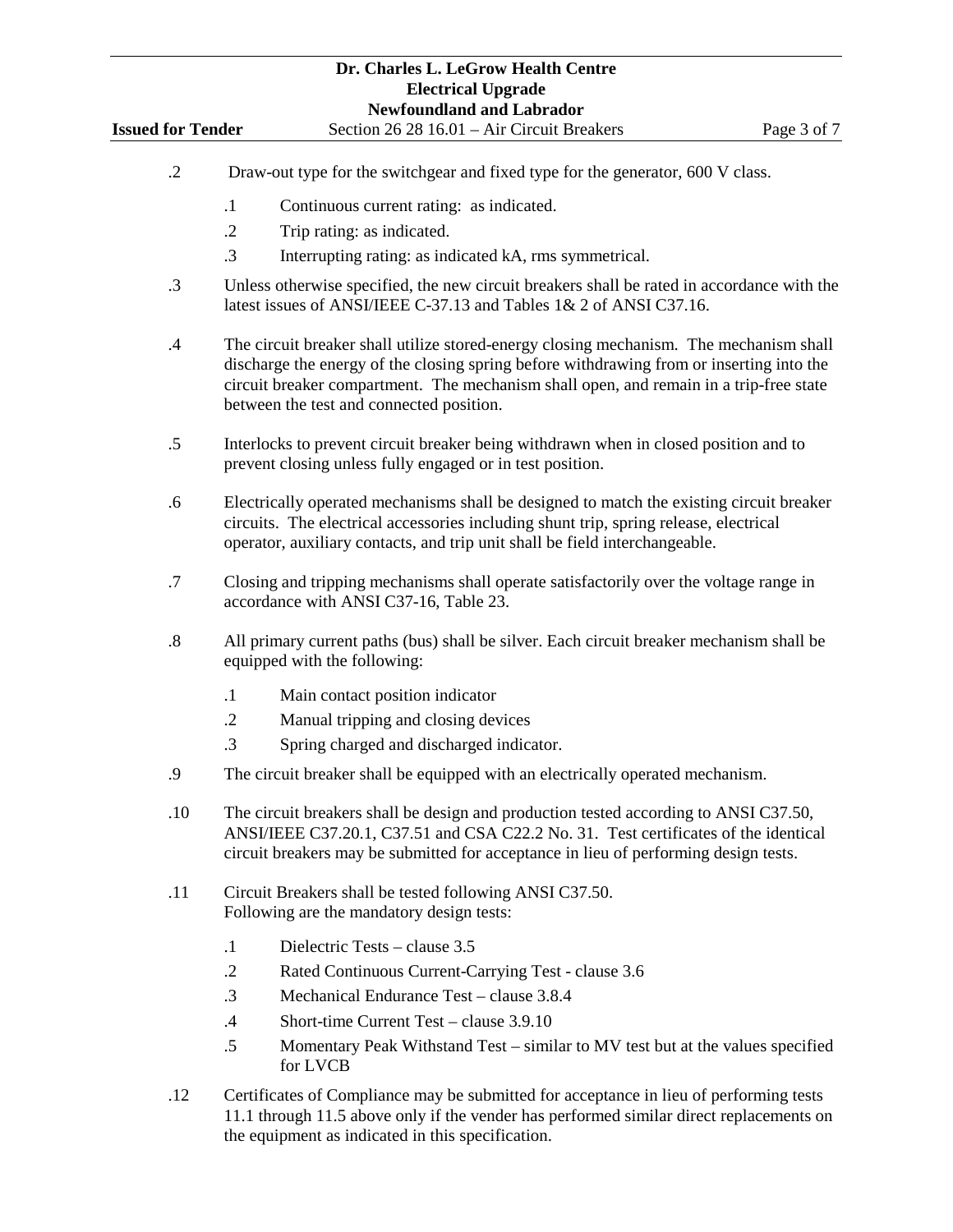|                                      |                          |                                                                                                                                                    | Dr. Charles L. LeGrow Health Centre                                                                                                                                                                                                                                                                                                               |             |  |  |
|--------------------------------------|--------------------------|----------------------------------------------------------------------------------------------------------------------------------------------------|---------------------------------------------------------------------------------------------------------------------------------------------------------------------------------------------------------------------------------------------------------------------------------------------------------------------------------------------------|-------------|--|--|
|                                      |                          |                                                                                                                                                    | <b>Electrical Upgrade</b><br><b>Newfoundland and Labrador</b>                                                                                                                                                                                                                                                                                     |             |  |  |
|                                      | <b>Issued for Tender</b> |                                                                                                                                                    | Section 26 28 16.01 - Air Circuit Breakers                                                                                                                                                                                                                                                                                                        | Page 4 of 7 |  |  |
| 2.3                                  |                          |                                                                                                                                                    | <b>SOLID-STATE ELECTRONIC TRIP UNITS:</b>                                                                                                                                                                                                                                                                                                         |             |  |  |
|                                      |                          | $\cdot$                                                                                                                                            | All trip units shall be removable to allow for field upgrades.                                                                                                                                                                                                                                                                                    |             |  |  |
|                                      |                          | $\cdot$ .2                                                                                                                                         | Trip units shall incorporate "True RMS Sensing", and have LED long-time                                                                                                                                                                                                                                                                           |             |  |  |
|                                      |                          |                                                                                                                                                    | pickup indications.                                                                                                                                                                                                                                                                                                                               |             |  |  |
|                                      |                          | $\cdot$ 3                                                                                                                                          | Trip unit functions shall consist of adjustable long-time pickup and delay, short-<br>time pickup and delay, instantaneous protection and ground-fault pickup and<br>delay.                                                                                                                                                                       |             |  |  |
|                                      |                          | .4                                                                                                                                                 | Adjustable long-time pickup (Ir) and delay shall be available in an adjustable<br>rating plug that is UL Listed as field-replaceable. Adjustable rating plug shall<br>allow for nine long-time pickup settings from 0.4 to 1 times the sensor plug (In).<br>Long-time delay settings shall be adjustable from 0.5–24 seconds at six times Ir.     |             |  |  |
|                                      |                          | .5                                                                                                                                                 | Short-time pickup shall allow for nine settings from 1.5 to 10 times Ir. Short-<br>time delay shall be adjustable from $0.1-0.4$ $I2$ t ON or OFF.                                                                                                                                                                                                |             |  |  |
|                                      |                          | .6                                                                                                                                                 | Instantaneous settings on the trip units shall be available with settings from 2 to<br>15 times In. The Instantaneous setting shall also have an optional OFF setting.                                                                                                                                                                            |             |  |  |
|                                      |                          | .7                                                                                                                                                 | Ground-fault settings for circuit breaker sensor sizes 1200 A or below shall be<br>adjustable from 0.3 to 1.0 times In. The ground-fault settings for circuit breakers<br>1200 A or above shall be adjustable from 500 to 1200 A. Ground fault time<br>delay settings shall be adjustable from 0.1–0.4 seconds $I2$ t ON or OFF, or 20-500<br>ms. |             |  |  |
|                                      |                          | $\boldsymbol{.8}$                                                                                                                                  | Trip unit shall provide local trip indication and capability to indicate local and<br>remote reason for trip, i.e., overload, short circuit or ground fault.                                                                                                                                                                                      |             |  |  |
|                                      |                          | .9                                                                                                                                                 | Neutral current transformers shall be available for four-wire systems.                                                                                                                                                                                                                                                                            |             |  |  |
|                                      |                          | .10                                                                                                                                                | Trip units shall be capable of communicating on <b>MODBUS</b> ® networks.                                                                                                                                                                                                                                                                         |             |  |  |
| 2.4                                  |                          |                                                                                                                                                    | <b>CONTROL AND INDICATING DEVICES</b>                                                                                                                                                                                                                                                                                                             |             |  |  |
| 1<br>and accessible for maintenance. |                          |                                                                                                                                                    | Control relays, auxiliary contacts, and small mechanisms shall be enclosed, protected                                                                                                                                                                                                                                                             |             |  |  |
|                                      | $\cdot$ .2               |                                                                                                                                                    | All control relays, coils, motors, and mechanisms shall be new equipment.                                                                                                                                                                                                                                                                         |             |  |  |
| 2.5                                  |                          |                                                                                                                                                    | <b>ADDITIONAL FEATURES</b>                                                                                                                                                                                                                                                                                                                        |             |  |  |
|                                      | $\cdot$ 1                | Kirk key interlock for the two main breakers.                                                                                                      |                                                                                                                                                                                                                                                                                                                                                   |             |  |  |
|                                      | $\cdot$ .2               | Remote close and open station complete with open and closed indicating lights for all<br>breakers.                                                 |                                                                                                                                                                                                                                                                                                                                                   |             |  |  |
|                                      | $\cdot$ 3                |                                                                                                                                                    | Padlocking provision.                                                                                                                                                                                                                                                                                                                             |             |  |  |
| 2.6                                  |                          |                                                                                                                                                    | <b>EXISTING CIRCUIT BREAKERS (TO BE REPLACED)</b>                                                                                                                                                                                                                                                                                                 |             |  |  |
|                                      | $\cdot$ 1                | The following are the nameplate information of the existing circuit breakers installed in<br>the emergency distribution switchgear to be replaced. |                                                                                                                                                                                                                                                                                                                                                   |             |  |  |

- .1 Feeder Breaker No.1, draw-out type (PE MCC):
	- .1 Manufacturer: Federal Pioneer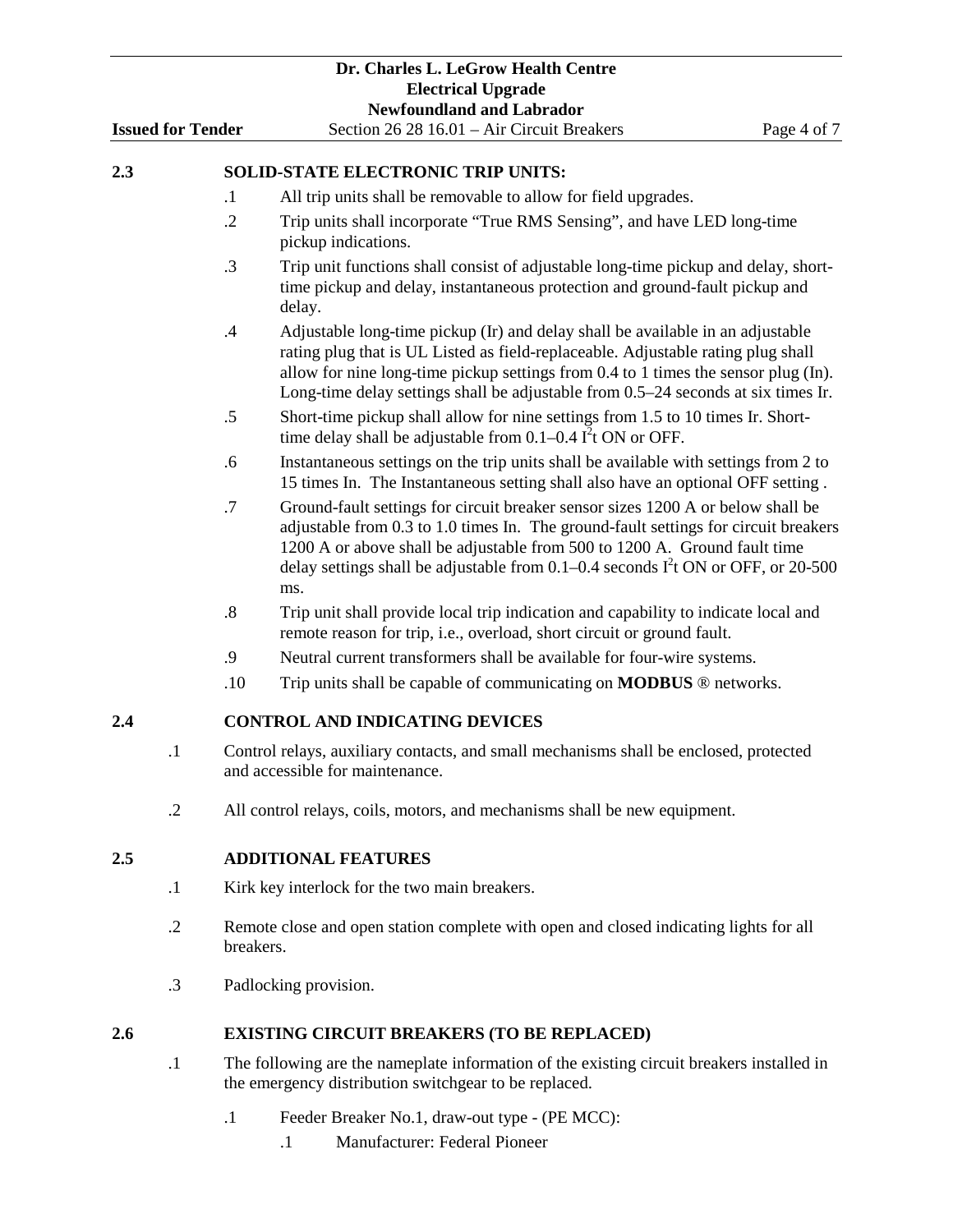|                                                                                                            |                   | Dr. Charles L. LeGrow Health Centre           |             |  |  |
|------------------------------------------------------------------------------------------------------------|-------------------|-----------------------------------------------|-------------|--|--|
|                                                                                                            |                   | <b>Electrical Upgrade</b>                     |             |  |  |
| <b>Newfoundland and Labrador</b><br>Section 26 28 16.01 - Air Circuit Breakers<br><b>Issued for Tender</b> |                   |                                               |             |  |  |
|                                                                                                            |                   |                                               | Page 5 of 7 |  |  |
|                                                                                                            | $\cdot$ .2        | Type: 50H-3                                   |             |  |  |
|                                                                                                            | $\cdot$ 3         | Poles: 3                                      |             |  |  |
|                                                                                                            | .4                | Volts: 600                                    |             |  |  |
|                                                                                                            | $.5\,$            | Frame size: 1600 A                            |             |  |  |
|                                                                                                            | .6                | Relay trip unit: 600 A                        |             |  |  |
|                                                                                                            | .7                | Interrupting capacity: 50 kA                  |             |  |  |
|                                                                                                            | $\boldsymbol{.8}$ | Contact IC: 50 kA                             |             |  |  |
|                                                                                                            | .9                | Control: 208/120 VAC                          |             |  |  |
|                                                                                                            | .10               | Frequency: 60 Hz                              |             |  |  |
|                                                                                                            | .11               | Serial No.: BH24346-82                        |             |  |  |
| $\cdot$ .2                                                                                                 |                   | Feeder breaker No. 2 draw-out type – (BE MCC) |             |  |  |
|                                                                                                            | $\cdot$           | Manufacturer: Federal Pioneer                 |             |  |  |
|                                                                                                            | $\cdot$ .2        | Type: 50H-3                                   |             |  |  |
|                                                                                                            | $\cdot$ 3         | Poles: 3                                      |             |  |  |
|                                                                                                            | .4                | Volts: 600                                    |             |  |  |
|                                                                                                            | $.5\,$            | Frame size: 1600 A                            |             |  |  |
|                                                                                                            | .6                | Relay trip unit: 400 A                        |             |  |  |
|                                                                                                            | .7                | Interrupting capacity: 50 kA                  |             |  |  |
|                                                                                                            | $\boldsymbol{.8}$ | Contact IC: 50 kA                             |             |  |  |
|                                                                                                            | .9                | Control: 208/120 VAC                          |             |  |  |
|                                                                                                            | .10               | Frequency: 60 Hz                              |             |  |  |
|                                                                                                            | .11               | Serial No.: BH24347-82                        |             |  |  |
| $\cdot$ 3                                                                                                  |                   | Feeder breaker No. 5 draw-out type – (IEDPA)  |             |  |  |
|                                                                                                            | $\cdot$           | Manufacturer: Federal Pioneer                 |             |  |  |
|                                                                                                            | $\cdot$ .2        | Type: 50H-3                                   |             |  |  |
|                                                                                                            | $\cdot$ 3         | Poles: 3                                      |             |  |  |
|                                                                                                            | .4                | Volts: 600                                    |             |  |  |
|                                                                                                            | $.5\,$            | Frame size: 1600 A                            |             |  |  |
|                                                                                                            | .6                | Relay trip unit: 800 A                        |             |  |  |
|                                                                                                            | .7                | Interrupting capacity: 50 kA                  |             |  |  |
|                                                                                                            | $\boldsymbol{.8}$ | Contact IC: 50 kA                             |             |  |  |
|                                                                                                            | .9                | Control: 120 VAC                              |             |  |  |
|                                                                                                            | .10               | Frequency: 60 Hz                              |             |  |  |
|                                                                                                            | .11               | Serial No.: BH24349-82                        |             |  |  |
| $\cdot$ 4                                                                                                  |                   | Feeder breaker No. 6 draw-out type-(2EDPB)    |             |  |  |
|                                                                                                            | $\cdot$ 1         | Manufacturer: Federal Pioneer                 |             |  |  |
|                                                                                                            | $\cdot$ .2        | Type: 50H-3                                   |             |  |  |
|                                                                                                            | $\cdot$ 3         | Poles: 3                                      |             |  |  |
|                                                                                                            | $.4\,$            | Volts: 600                                    |             |  |  |

- .5 Frame size: 1600 A
- .6 Relay trip unit: 250 A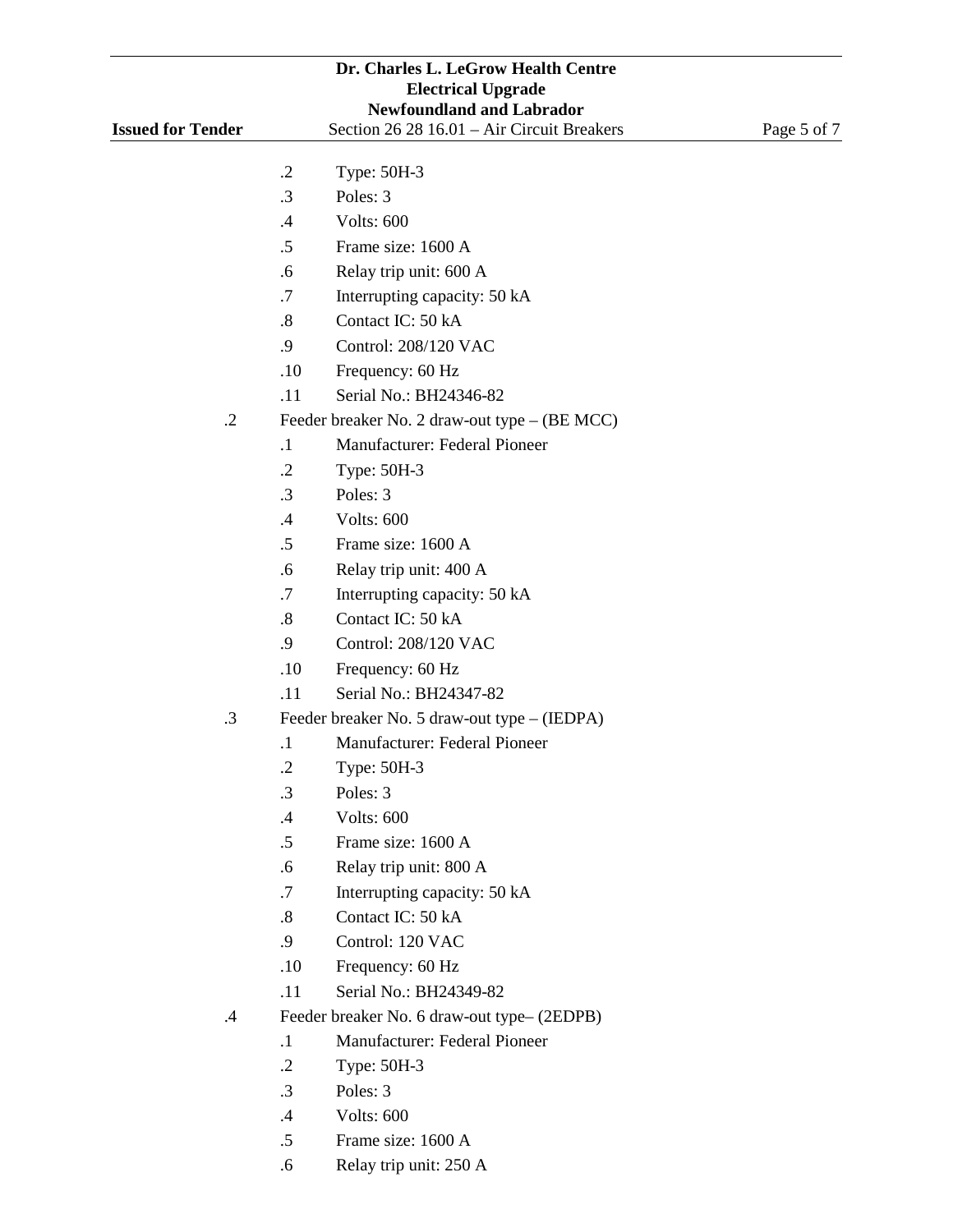| Dr. Charles L. LeGrow Health Centre |                                                                                                        |                                                                                                      |                     |                                                                                                                                       |             |  |
|-------------------------------------|--------------------------------------------------------------------------------------------------------|------------------------------------------------------------------------------------------------------|---------------------|---------------------------------------------------------------------------------------------------------------------------------------|-------------|--|
| <b>Electrical Upgrade</b>           |                                                                                                        |                                                                                                      |                     |                                                                                                                                       |             |  |
|                                     | <b>Newfoundland and Labrador</b><br><b>Issued for Tender</b>                                           |                                                                                                      |                     |                                                                                                                                       |             |  |
|                                     |                                                                                                        |                                                                                                      |                     | Section 26 28 16.01 - Air Circuit Breakers                                                                                            | Page 6 of 7 |  |
|                                     |                                                                                                        |                                                                                                      | .7                  | Interrupting capacity: 50 kA                                                                                                          |             |  |
|                                     |                                                                                                        |                                                                                                      | .8                  | Contact IC: 50 kA                                                                                                                     |             |  |
|                                     |                                                                                                        |                                                                                                      | .9                  | Control: 120 VAC                                                                                                                      |             |  |
|                                     |                                                                                                        |                                                                                                      | .10                 | Frequency: 60 Hz                                                                                                                      |             |  |
|                                     |                                                                                                        |                                                                                                      | .11                 | Serial No.: BH24348-82                                                                                                                |             |  |
|                                     |                                                                                                        | .5                                                                                                   |                     | The following is the nameplate information of the existing switchgear.                                                                |             |  |
|                                     |                                                                                                        |                                                                                                      | $\cdot$ 1           | Manufacturer: Federal Pioneer                                                                                                         |             |  |
|                                     |                                                                                                        |                                                                                                      | $\cdot$ .2          | Amps: 1200                                                                                                                            |             |  |
|                                     |                                                                                                        |                                                                                                      | .3                  | Volts: 120/208 V                                                                                                                      |             |  |
|                                     |                                                                                                        |                                                                                                      | .4                  | Frequency: 60 Hz                                                                                                                      |             |  |
|                                     |                                                                                                        |                                                                                                      | .5                  | Phase: 3 Phase 4 Wire                                                                                                                 |             |  |
|                                     |                                                                                                        |                                                                                                      | .6                  | Serial No.: 3119-246                                                                                                                  |             |  |
|                                     |                                                                                                        |                                                                                                      | .7                  | Switchgear Unit: LL28157 S-2                                                                                                          |             |  |
|                                     | $\cdot$ .2<br>The following is the nameplate information of the existing circuit breakers installed at |                                                                                                      |                     |                                                                                                                                       |             |  |
|                                     | the emergency generator to be replaced.                                                                |                                                                                                      |                     |                                                                                                                                       |             |  |
|                                     |                                                                                                        | $\cdot$ 1                                                                                            |                     | Feeder breaker Emergency Generator, fixed type                                                                                        |             |  |
|                                     |                                                                                                        |                                                                                                      | $\cdot$             | Manufacturer: Federal Pioneer                                                                                                         |             |  |
|                                     |                                                                                                        |                                                                                                      | $\cdot$ .2          | Type: 50H-3                                                                                                                           |             |  |
|                                     |                                                                                                        |                                                                                                      | .3                  | Poles: 3                                                                                                                              |             |  |
|                                     |                                                                                                        |                                                                                                      | .4                  | Volts: 600                                                                                                                            |             |  |
|                                     |                                                                                                        |                                                                                                      | .5                  | Frame size: 1600 A                                                                                                                    |             |  |
|                                     |                                                                                                        |                                                                                                      | .6                  | Relay trip unit: 1200 A                                                                                                               |             |  |
|                                     |                                                                                                        |                                                                                                      | .7                  | Interrupting capacity: 50 kA                                                                                                          |             |  |
|                                     |                                                                                                        |                                                                                                      | .8                  | Contact IC: 50 kA                                                                                                                     |             |  |
|                                     |                                                                                                        |                                                                                                      | .9                  | Control:                                                                                                                              |             |  |
|                                     |                                                                                                        |                                                                                                      | .10                 | Frequency: 60 Hz                                                                                                                      |             |  |
|                                     |                                                                                                        |                                                                                                      | .11                 | Serial No.: BH26393-83                                                                                                                |             |  |
|                                     |                                                                                                        | $\cdot$ .2                                                                                           |                     | The replacement breaker shall be supplied with a ground fault relay, adjustable<br>from 0.2 to 1.0 rimes In, and with 120Vac control. |             |  |
|                                     | $\cdot$ 3                                                                                              | Contractor to confirm all information on existing equipment prior to manufacture of new<br>breakers. |                     |                                                                                                                                       |             |  |
| PART <sub>3</sub>                   |                                                                                                        |                                                                                                      | <b>EXECUTION</b>    |                                                                                                                                       |             |  |
| 3.1                                 |                                                                                                        |                                                                                                      | <b>INSTALLATION</b> |                                                                                                                                       |             |  |
|                                     | $\cdot$                                                                                                | Install air circuit breakers as indicated.                                                           |                     |                                                                                                                                       |             |  |

.2 Only qualified installation technicians shall be engaged for the installation of the new breakers.